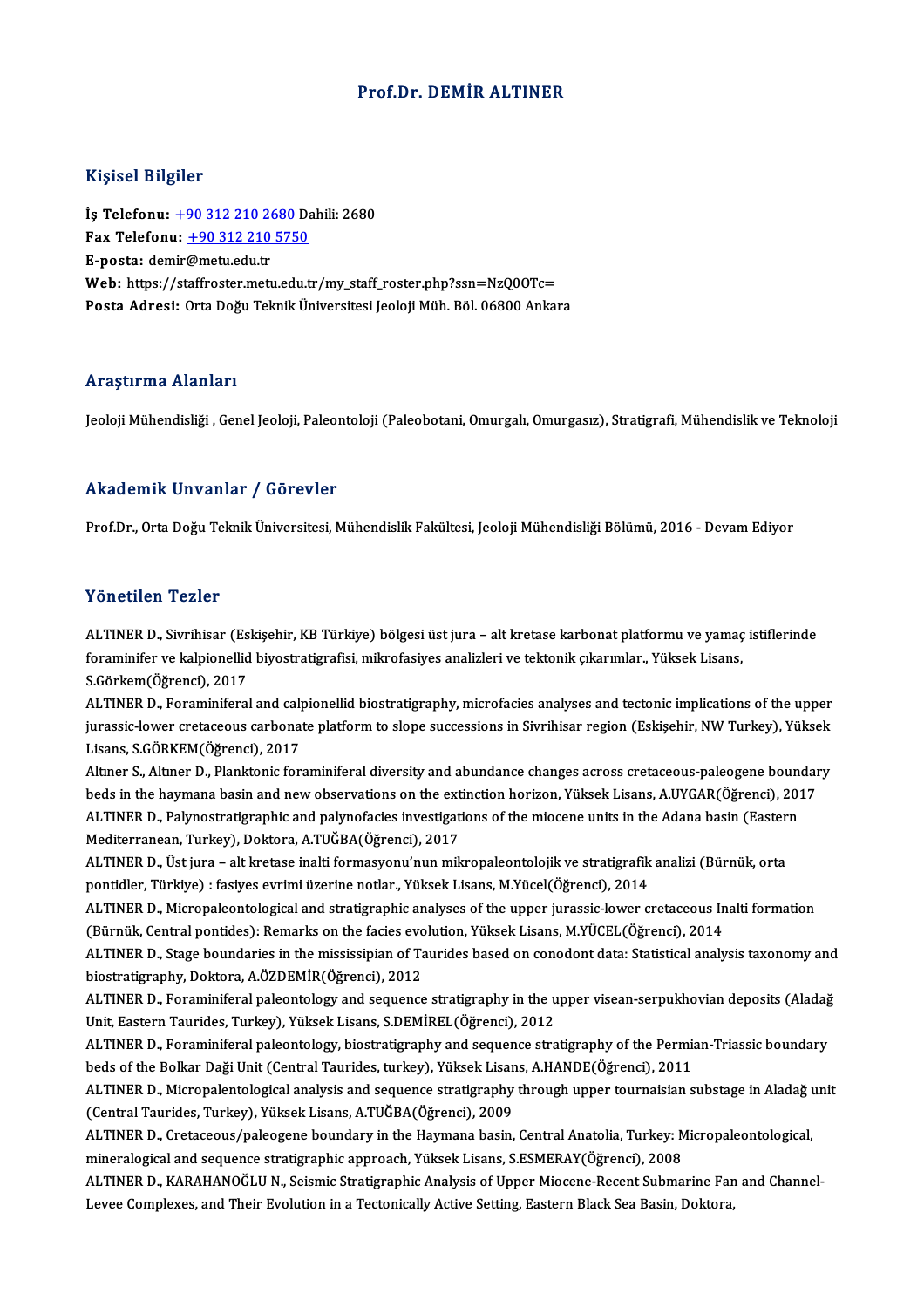#### N.ÖZGÜR(Öğrenci),2008

N.ÖZGÜR(Öğrenci), 2008<br>ALTINER D., Sedimentary cyclicity and micropaleontological investigations in the upper triassic shallow marine<br>sarbonate sussessions (Control and Western Teurides Turkey), Deltons B.COSKUN(Öğrensi), N.ÖZGÜR(Öğrenci), 2008<br>ALTINER D., Sedimentary cyclicity and micropaleontological investigations in the upper triassic shallo<br>carbonate successions (Central and Western Taurides, Turkey), Doktora, B.COŞKUN(Öğrenci), 2008<br>A carbonate successions (Central and Western Taurides, Turkey), Doktora, B.COȘKUN(Öğrenci), 2008<br>ALTINER D., Meter scale cycles in the eocene Cayraz formation (Haymana basin) and response of foraminifers to

carbonate successions (Central and Western Taurides, T<br>ALTINER D., Meter scale cycles in the eocene Cayraz forr<br>cyclicity, Yüksek Lisans, B.GEYİKÇİOĞLU(Öğrenci), 2008<br>ALTINER D. Donositional stasking nattarns and gyalos of

ALTINER D., Depositional stacking patterns and cycles of garzan formation in the Garzan-Germik oil field: An approach<br>to cycle to log correlation, Doktora, Z.ELİF(Öğrenci), 2008 cyclicity, Yüksek Lisans, B.GEYİKÇİOĞLU(Öğrenci), 2008<br>ALTINER D., Depositional stacking patterns and cycles of gate<br>to cycle to log correlation, Doktora, Z.ELİF(Öğrenci), 2008<br>ALTINER D. Planktonis foraminiforal biostrati ALTINER D., Depositional stacking patterns and cycles of garzan formation in the Garzan-Germik oil field: An approach<br>to cycle to log correlation, Doktora, Z.ELİF(Öğrenci), 2008<br>ALTINER D., Planktonic foraminiferal biostra

to cycle to log correlation, Doktora, Z.ELİF(Öğrenci), 2008<br>ALTINER D., Planktonic foraminiferal biostratigraphy, sequence stratigraphy and foraminiferal response to s<br>cyclicity in the upper cretaceous-paleocene of the Hay cyclicity in the upper cretaceous-paleocene of the Haymana basin (Central Anatolia, Turkey), Yüksek Lisans, E.AMİROV(Öğrenci), 2008 cyclicity in the upper cretaceous-paleocene of the Haymana basin (Central Anatolia, Turkey), Yüksek Lisans,<br>E.AMİROV(Öğrenci), 2008<br>ALTINER D., A sequence stratigraphic approach to the depositional history analysis of the

E.AMİROV(Öğrenci), 2008<br>ALTINER D., A sequence stratigraphic approach to the depositional history analysis c<br>succession, Northwest of the Thrace basin, Turkey, Doktora, M.AKİF(Öğrenci), 2008<br>ALTINER D., Haymana Hayraqı'nın ALTINER D., A sequence stratigraphic approach to the depositional history analysis of the upper eocene sedimenta<br>succession, Northwest of the Thrace basin, Turkey, Doktora, M.AKİF(Öğrenci), 2008<br>ALTINER D., Haymana Havzası

succession, Northwest of the Thrace basin, Turkey, Doktora, M.AKİF(Öğrenci), 2008<br>ALTINER D., Haymana Havzası'nın (Türkiye) üst kretase istiflerinde sedimanter devirsellik : göreceli deniz seviyesi<br>değişimlerini kayıtlayan ALTINER D., Haymana Havzası'nın (Türkiye) üst kretase istiflerinde sedimanter devirsellik : göreceli deniz seviyesi<br>değişimlerini kayıtlayan çökel sekanslar, Yüksek Lisans, A.Huseynov(Öğrenci), 2007<br>ALTINER D., Sedimentary

değişimlerini kayıtlayan çökel sekanslar, Yüksek Lisans, A.Huseynov(Öğrenci), 2007<br>ALTINER D., Sedimentary cyclicity in the upper cretaceous successions of the Haymana basin (Tur<br>sequences as response to relative sea-level ALTINER D., Sedimentary cyclicity in the upper cretaceous successions of the Haymana basin (Turkey): Depositiona<br>sequences as response to relative sea-level changes, Yüksek Lisans, A.HÜSEYNOV(Öğrenci), 2007<br>ALTINER D., Low

sequences as response to relative sea-level changes, Yüksek Lisans, A.HÜSEYNOV(Öğrenci), 2007<br>ALTINER D., Lower-middle carboniferous boundary in Central Taurides, Turkey (hadim area): Paleontological and<br>sequence stratigra ALTINER D., Lower-middle carboniferous boundary in Central Taurides, Turkey (hadim area): Paleontological and<br>sequence stratigraphic approach, Yüksek Lisans, A.ATAKUL(Öğrenci), 2006<br>ALTINER D., Palynostratigraphic and paly

sequence stratigraphic approach, Yüksek Lisans, A.ATAKUL(Öğrenci),<br>ALTINER D., Palynostratigraphic and palynofacies investigation of the<br>sub-basins (Estern Anatolia), Doktora, R.HAYRETTİN(Öğrenci), 2005<br>ALTINER D. Misropol ALTINER D., Palynostratigraphic and palynofacies investigation of the Oigocene-Mocene units in the Kars-Erzurum-Mi<br>sub-basins (Estern Anatolia), Doktora, R.HAYRETTİN(Öğrenci), 2005<br>ALTINER D., Micropaleontological analysis

sub-basins (Estern Anatolia), Doktora, R.HAYRETTİN(Öğrenci), 2005<br>ALTINER D., Micropaleontological analysis and facies evolution across the tournaisian-viean boundary in Aladağ unit<br>(Central Taurides, Turkey), Yüksek Lisan ALTINER D., Micropaleontological analysis and facies evolution across the tournaisian-viean boundary in Alada<br>(Central Taurides, Turkey), Yüksek Lisans, A.AHMET(Öğrenci), 2005<br>ALTINER D., Kars-Erzurum-Muş havzaları (Doğu A

(Central Taurides, Turkey), Yüksek Lisans, A.AHMET(Öğrenci)<br>ALTINER D., Kars-Erzurum-Muş havzaları (Doğu Anadolu) oliş<br>palinofasiyes özellikleri., Doktora, R.Hayrettin(Öğrenci), 2005<br>ALTINER D., Aladağ biriminin turnaziyan ALTINER D., Kars-Erzurum-Muş havzaları (Doğu Anadolu) oligosen-miyosen birimlerinin palinostratigrafisi ve<br>palinofasiyes özellikleri., Doktora, R.Hayrettin(Öğrenci), 2005<br>ALTINER D., Aladağ biriminin turneziyen-vizeyen sın

palinofasiyes özellikleri., Doktora, R.Hayrettin(Öğrenci), 2005<br>ALTINER D., Aladağ biriminin turneziyen-vizeyen sınırı boyunca mikropakeontolojik analizi ve fasiyes evrimi (Orta<br>Toroslar, Türkiye), Yüksek Lisans, A.Ahmet(Ö

ALTINER D., Cyclic sedimentation along the Permian-Triassic boundary (Central Taurides, Hadim, Southwestern Turkey), YüksekLisans,E.ÜNAL(Öğrenci),2002 ALTINER D., Cyclic sedimentation along the Permian-Triassic boundary (Central Taurides, Hadim, Southwestern Turkey<br>Yüksek Lisans, E.ÜNAL(Öğrenci), 2002<br>ALTINER D., Applications of cyclostratigraphy and sequence stratigraph

Yüksek Lisans, E.ÜNAL(Öğrenci), 2002<br>ALTINER D., Applications of cyclostratigraphy and sequence stratigraphy in determination of the hierarchy in peritidial<br>and pelagic successions (NW, SW and WNW of Turkey) by using sedim ALTINER D., Applications of cyclostratigrapl<br>and pelagic successions (NW, SW and WNW<br>isotopes), Doktora, İ.ÖMER(Öğrenci), 2002<br>ALTINER D. Applications of gyalostratigrapl and pelagic successions (NW, SW and WNW of Turkey) by using sedimentology and sedimentary geochemistry (stable<br>isotopes), Doktora, İ.ÖMER(Öğrenci), 2002<br>ALTINER D., Applications of cyclostratigraphy and sequence stratigrap

isotopes), Doktora, İ.ÖMER(Öğrenci), 2002<br>ALTINER D., Applications of cyclostratigraphy and sequence stratigraphy in determination of the hierarchy in peritidal<br>and pelagic successions (NW, SW and WNW of Turkey) by using s ALTINER D., Applications of cyclostratigrap<br>and pelagic successions (NW, SW and WNV<br>isotopes), Doktora, İ.Ömer(Öğrenci), 2002<br>ALTINER D. Meter seala subtidal sudas in t and pelagic successions (NW, SW and WNW of Turkey) by using sedimentology and sedimentary geochemistry (stabl<br>isotopes), Doktora, İ.Ömer(Öğrenci), 2002<br>ALTINER D., Meter-scale subtidal cycles in the middle carboniferous ca

isotopes), Doktora, İ.Ömer(Öğrenci), 2002<br>ALTINER D., Meter-scale subtidal cycles in the middle carboniferous carbonates of Central Taurides South<br>and response of fusulinacean foraminifers to sedimentary cyclicity, Yüksek ALTINER D., Meter-scale subtidal cycles in the middle carboniferous carbonates of Central Taurides Southern Turkey<br>and response of fusulinacean foraminifers to sedimentary cyclicity, Yüksek Lisans, A.ŞEN(Öğrenci), 2002<br>ALT

and response of fusulinacean foraminifers to sedimentary cyclicity, Yüksek Lisans, A.ŞEN(Öğrenci), 2002<br>ALTINER D., Meter-scale shallowing upword cycles in the midian (upper permian) strata (Central Taurides, Turkey),<br>Yüks ALTINER D., Meter-scale shallowing upword cycles in the midian (upper permian) strata (Central Taurides, Turkey),<br>Yüksek Lisans, E.PÖTÜRGELİ(Öğrenci), 2002<br>ALTINER D., A Sequence stratigraphical approach from microfacies a

Yüksek Lisans, E.PÖTÜRGELİ(Öğrenci), 2002<br>ALTINER D., A Sequence stratigraphical approach from microfacies :<br>polat cimestone (Seydişehir), Yüksek Lisans, Z.ELİF(Öğrenci), 1999<br>ALTINER D. A Sequence stratigraphical approach ALTINER D., A Sequence stratigraphical approach from microfacies analyses to the aption-albion peritidal carbonates of<br>polat cimestone (Seydişehir), Yüksek Lisans, Z.ELİF(Öğrenci), 1999<br>ALTINER D., A Sequence stratigraphic

polat cimestone (Seydişehir), Yüksek Lisans, Z.ELİF(Öğrenci), 1999<br>ALTINER D., A Sequence stratigraphical approach from microfacies<br>Polat Limestone (Seydişehir), Yüksek Lisans, Z.Elif(Öğrenci), 1999 ALTINER D., A Sequence stratigraphical approach from microfacies analysis to the Aptian-Albian peritidal carb<br>Polat Limestone (Seydişehir), Yüksek Lisans, Z.Elif(Öğrenci), 1999<br>ALTINER D., Depositional sequences of the Yen

ALTINER D., Depositional sequences of the Yenimuhacir group clastics in the Değirmenköy gas field, based on<br>sedimentology and sequence stratigraphy concepts, Yüksek Lisans, Ö.Korucu(Çelikoğlu)(Öğrenci), 1999 ALTINER D., Depositional sequences of the Yenimuhacir group clastics in the Değirmenköy gas field, based on<br>sedimentology and sequence stratigraphy concepts, Yüksek Lisans, Ö.Korucu(Çelikoğlu)(Öğrenci), 1999<br>ALTINER D., Lo

sedimentology and sequence stratigraphy concepts, Yüksek Lisans, Ö.Kor<br>ALTINER D., Lower and Middle Carboniferous micropaleontology and bic<br>depression, western Kazakhstan, Yüksek Lisans, R.Özkan(Öğrenci), 1999<br>ALTINER D. L ALTINER D., Lower and Middle Carboniferous micropaleontology and biostratigraphy of eastern part of pre-caspian<br>depression, western Kazakhstan, Yüksek Lisans, R.Özkan(Öğrenci), 1999<br>ALTINER D., Lower and middle carbonifero

depression, western Kazakhstan, Yüksek Lisans, R.Özkan(Öğrenci), 1999<br>ALTINER D., Lower and middle carboniferous microplace ontology and b<br>depression western Kazakistan, Yüksek Lisans, R.ÖZKAN(Öğrenci), 1999<br>ALTINER D. Met ALTINER D., Lower and middle carboniferous microplace ontology and biostratigraphy of eastern part of Pre-Casy<br>depression western Kazakistan, Yüksek Lisans, R.ÖZKAN(Öğrenci), 1999<br>ALTINER D., Meter-scale cyclic deposits in

depression western Kazakistan, Yüksek Lisans, R.ÖZKAN(Öğrenci), 1999<br>ALTINER D., Meter-scale cyclic deposits in the lover certaceous peridital carbonates of the Üzümlü area (Western<br>Taurides, Turkey), Yüksek Lisans, N.AKÇA

ALTINER D., Meter-scale cyclic deposits in the lower cretaceous peritidal carbonates of the Üzümlü Area (Western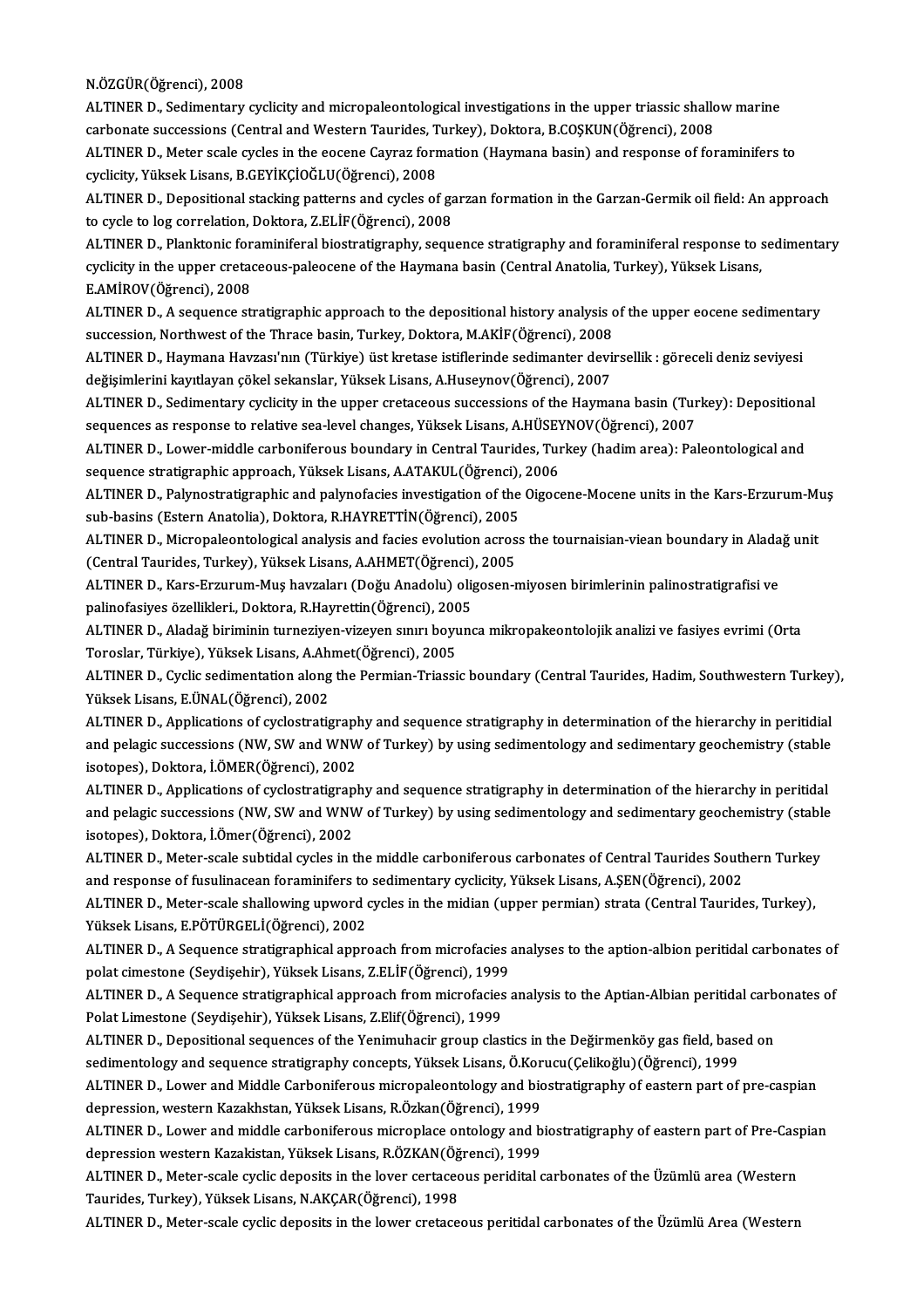Taurides, Turkey), Yüksek Lisans, N.Akçar(Öğrenci), 1998

ALTINER D., Short distance sequence stratigraphic correlation in a carbonate succession of Fele area (north of Beyşehir Taurides, Turkey), Yüksek Lisans, N.Akçar(Öğrenci), 1998<br>ALTINER D., Short distance sequence stratigraphic correlation in a carbonate succe<br>Lake, western Tauridos, Turkey), Yüksek Lisans, M.BAYAZITOĞLU(Öğrenci), 1998<br>ALTIN ALTINER D., Short distance sequence stratigraphic correlation in a carbonate succession of Fele area (north of Beyşehir<br>Lake, western Tauridos, Turkey), Yüksek Lisans, M.BAYAZITOĞLU(Öğrenci), 1998<br>ALTINER D., Short distanc

Lake, western Tauridos, Turkey), Yüksek Lisans, M.BAYAZITOĞLU(Öğrenci), 199<br>ALTINER D., Short distance sequence stratigraphic correlation in a carbonate su<br>Lake, Western Taurides, Turkey), Yüksek Lisans, M.Bayazıtoğlu(Öğre ALTINER D., Short distance sequence stratigraphic correlation in a carbonate succession of Fele area (North o<br>Lake, Western Taurides, Turkey), Yüksek Lisans, M.Bayazıtoğlu(Öğrenci), 1998<br>ALTINER D., Sequence stratigraphy a

Lake, Western Taurides, Turkey), Yüksek Lisans, M.Bayazıtoğlu(Öğrenci), 1998<br>ALTINER D., Sequence stratigraphy and dasyclad algal taxonomy in the Upper Jurassic (Kimmeridgian)-Upper<br>Cretaceous (Cenomanian) peritidal carbon ALTINER D., Sequence st<br>Cretaceous (Cenomaniar<br>Ö.İsmail(Öğrenci), 1997<br>ALTINER D. Sequence st Cretaceous (Cenomanian) peritidal carbonates of the Fele (Yassıbel) area (Central Taurides, Turkey), Yüksek<br>Ö.İsmail(Öğrenci), 1997<br>ALTINER D., Sequence stratigraphy and dasyelad algal taxonomy in the upper jurassic (Kimme

Ö.İsmail(Öğrenci), 1997<br>ALTINER D., Sequence stratigraphy and dasyelad algal taxonomy in the upper jurassic (Kimmeridgian) upper<br>(Retaceous cenomanian) peritidal carbonates of the Fele area central taurides, Turkey, Yüksek ALTINER D., Sequence stratigraphy and dasyelad algal taxonomy in the upper jurassic (Kimmeridgian) upper<br>(Retaceous cenomanian) peritidal carbonates of the Fele area central taurides, Turkey, Yüksek Lisans, İ.ÖMER(Ö<br>1997<br>A (Retaceous cenomanian) peritidal carbonates of the Fele area central taurides, Turkey, Yüksek Lisans, İ.ÖMER(Ö<br>1997<br>ALTINER D., Micropaleontologic data from Damlaağaçderesi Sedimentary Melange in Alacaatlı Region(Ankara):<br>

reconstruction of Jurassi-cretaceous sedimentary successions, Yüksek Lisans, S.Berrin(Öğrenci), 1995 ALTINER D., Micropaleontologic data from Damlaağaçderesi Sedimentary Melange in Alacaatlı Region(Ankara):<br>reconstruction of Jurassi-cretaceous sedimentary successions, Yüksek Lisans, S.Berrin(Öğrenci), 1995<br>ALTINER D., Mic

reconstruction of Jurassi-cretaceous sedimentary successions, Yüksek Lisans, S.Berrin(Öğrenci), 1995<br>ALTINER D., Micropaleontologic data from Damlaağaçderesi sedimentary melange in Alacaatlı region ( A<br>reconstruction of Ju ALTINER D., Micropaleontologic data from Damlaağaçderesi sedimentary melange in Alacaatlı region ( Ankara )<br>reconstruction of Jurassi-cretaceous sedimentary successions, Yüksek Lisans, S.BERRİN(Öğrenci), 1995<br>ALTINER D., A

reconstruction of Jurassi-cretaceous sedimentary successions, Yüksek Lisans, S.BERRİN(Öğrenci), 1995<br>ALTINER D., An attempt to reconstruct the jurassic-cretaceous successions of the Damlaağaçderesi Sedimentary<br>Melange: Str ALTINER D., An attempt to reconstruct the jurassic-cretaceous successions of the Damlaağaçderesi Sedimentary

Melange: Stratigraphic and micropaleontologic analyses, Yüksek Lisans, A.Figen(Öğrenci), 1994<br>ALTINER D., An Attempt to reconstruct the jurassic-cretaceous successions of the Damlaağaç Der<br>malange: Stratigraphic and microp ALTINER D., An Attempt to reconstruct the jurassic-cretaceous successions of the Damlaağaç Deresi sedimantary<br>malange: Stratigraphic and micropaleontologic analyses, Yüksek Lisans, A.FİGEN(Öğrenci), 1994<br>ALTINER D., Strati

malange: Stratigraphic and micropaleontologic analyses, Yüksek Lisans, A.FİGEN(Öğrenci), 1994<br>ALTINER D., Stratigraphy and foraminiferal micropaleontology of the upper cretaceous sedimentary succession<br>Kahta (Adıyaman) reg ALTINER D., Stratigraphy and foraminiferal micropaleontology of the upper cretaceous sedimentary succession in ne<br>Kahta (Adıyaman) region : A Biometric approach to orbitoidal foraminifera, Doktora, E.ÖZCAN(Öğrenci), 1994<br>A Kahta (Adıyaman) region : A Biometric approach<br>ALTINER D., Miocene (aquitanian-langhian) for<br>Anatolia), Yüksek Lisans, S.Erk(Öğrenci), 1994<br>ALTINER D. Miocene formaniforal tavonomy ol

ALTINER D., Miocene formaniferal taxonomy and biostratigraphy in the western taurides, Yüksek Lisans,<br>S.ERK(Öğrenci), 1994 Anatolia), Yüksek Lisai<br>ALTINER D., Miocene f<br>S.ERK(Öğrenci), 1994<br>ALTINER D., Late semi ALTINER D., Miocene formaniferal taxonomy and biostratigraphy in the western taurides, Yüksek Lisans,<br>S.ERK(Öğrenci), 1994<br>ALTINER D., Late companian-early paleocene planktic foraminiferal taxonomy and biostratigraphy in t

S.ERK(Öğrenci), 1994<br>ALTINER D., Late companian-early paleocene planktic foramin:<br>region (SE Anatolia), Yüksek Lisans, H.YAKAR(Öğrenci), 1993<br>ALTINER D. Late campanian early paleocene planktic foramini ALTINER D., Late companian-early paleocene planktic foraminiferal taxonomy and biostratigraphy in the Adıyaman<br>region (SE Anatolia), Yüksek Lisans, H.YAKAR(Öğrenci), 1993<br>ALTINER D., Late campanian-early paleocene planktic

region (SE Anatolia), Yüksek Lisans, H.YAKAR(Öğrenci), 1993<br>ALTINER D., Late campanian-early paleocene planktic forami<br>region(Se Anatolia)., Yüksek Lisans, H.Yakar(Öğrenci), 1993<br>ALTINER D. Paleosene planktonis foraminifor ALTINER D., Late campanian-early paleocene planktic foraminiferal taxonomy and biostratigraphy in the Adıyaman<br>region(Se Anatolia)., Yüksek Lisans, H.Yakar(Öğrenci), 1993<br>ALTINER D., Paleocene planktonic foraminiferal taxo

region(Se Anatolia)., Yüksek Lisans, H.Yakar(Öğren<br>ALTINER D., Paleocene planktonic foraminiferal ta:<br>Yüksek Lisans, A.GÜRGEY(TEKİN)(Öğrenci), 1991<br>ALTINER D., Stratisranbis and mismanalaantalasis ALTINER D., Paleocene planktonic foraminiferal taxonomy and biostratigraphy in the Adıyaman region (SE Anatolia)<br>Yüksek Lisans, A.GÜRGEY(TEKİN)(Öğrenci), 1991<br>ALTINER D., Stratigraphic and micropaleontologic investigation

Yüksek Lisans, A.GÜRGEY(TEKİN)(Öğre<br>ALTINER D., Stratigraphic and micropal<br>Yüksek Lisans, E.Özcan(Öğrenci), 1986

# Yüksek Lisans, E.Özcan(Öğrenci), 1986<br>SCI, SSCI ve AHCI İndekslerine Giren Dergilerde Yayınlanan Makaleler

- I. Calibrating the Late Jurassic-Early Cretaceous shallow and deep marine bioevents by quantitative biostrating the Late Jurassic-Early Cretaceous shallow and deep marine bioe<br>biostratigraphy: A synthesis from the Pontides Carbonate Platform (Turkey) Calibrating the Late Jurassic–Early<br>biostratigraphy: A synthesis from<br>ATASOY S. G., ALTINER D., ALTINER S.<br>Farth Sciance Boviews, silt 221, 2022 ( biostratigraphy: A synthesis from the Pontides Carbonate Platform (T<br>ATASOY S. G. , ALTINER D., ALTINER S.<br>Earth-Science Reviews, cilt.231, 2022 (SCI Expanded İndekslerine Giren Dergi)<br>Duration and Intensity of End Bormian ATASOY S. G. , ALTINER D., ALTINER S.<br>Earth-Science Reviews, cilt.231, 2022 (SCI Expanded Indekslerine Giren Dergi)<br>II. Duration and Intensity of End-Permian Marine Anoxia
- Pimentel-Galvan M., Lau K.V., Maher K., Mukerji T., Lehrmann D. J., ALTINER D., Payne J. L. GEOCHEMISTRYGEOPHYSICSGEOSYSTEMS, cilt.23, sa.1,2022 (SCI İndekslerineGirenDergi) Pimentel-Galvan M., Lau K. V., Maher K., Mukerji T., Lehrmann D. J., ALTINER D., Payne J. L.<br>GEOCHEMISTRY GEOPHYSICS GEOSYSTEMS, cilt.23, sa.1, 2022 (SCI Indekslerine Giren Dergi)<br>III. Implications of giant ooids for the c
- Li X., Trower E. J. , Lehrmann D. J. , Minzoni M., Kelley B. M. , Schaal E. K. , ALTINER D., Yu M., Payne J. L.<br>GEOLOGY, cilt.49, sa.2, ss.156-161, 2021 (SCI İndekslerine Giren Dergi) Implications of giant ooids for the carbonate chemistry of Earl Li X., Trower E. J. , Lehrmann D. J. , Minzoni M., Kelley B. M. , Schaal E. K.<br>GEOLOGY, cilt.49, sa.2, ss.156-161, 2021 (SCI Indekslerine Giren Dergi)<br>RAVNITA Li X., Trower E. J. , Lehrmann D. J. , Minzoni M., Kelley B. M. , Schaal E. K. , ALTINER D., Yu M., Payne J. L.<br>GEOLOGY, cilt.49, sa.2, ss.156-161, 2021 (SCI İndekslerine Giren Dergi)<br>IV. PAYNITA PERMOTAURICA N. GEN., N. S
- GEOLOGY, cilt.49, sa.2, ss.156-161, 2021 (SCI İndekslerine Giren Dergi)<br>PAYNITA PERMOTAURICA N. GEN., N. SP., AND THE OTHER DAGMARITIN FORAMINIFERA FRO<br>CHANGHSINGIAN (PERMIAN) OF SOUTHERN TURKEY: REVIEW OF DAGMARITIN PHYLO PAYNITA PERMOTAURICA N. GEN., N. SP., A<br>CHANGHSINGIAN (PERMIAN) OF SOUTHER<br>ALTINER D., ALTINER S., ATASOY S. G. , Sahin N.<br>JOUPNAL OF FORAMINIEERAL PESEARCH sil E CHANGHSINGIAN (PERMIAN) OF SOUTHERN TURKEY: REVIEW OF DAGMARITIN PHYLOGENY<br>ALTINER D., ALTINER S., ATASOY S. G. , Sahin N.<br>JOURNAL OF FORAMINIFERAL RESEARCH, cilt.51, sa.1, ss.14-31, 2021 (SCI İndekslerine Giren Dergi)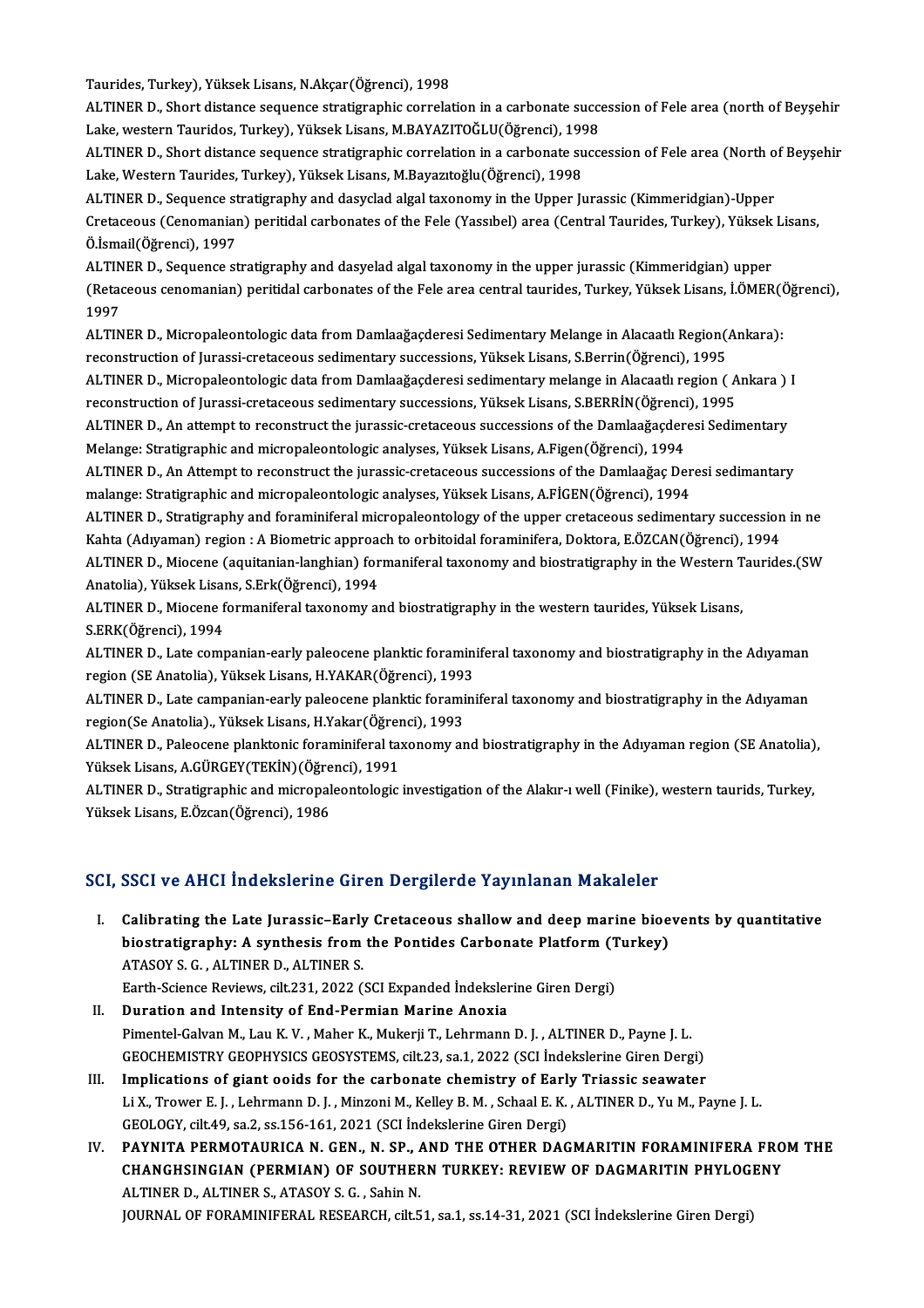| V.    | Controls on carbonate platform architecture and reef recovery across the Palaeozoic to Mesozoic                           |
|-------|---------------------------------------------------------------------------------------------------------------------------|
|       | transition: A high-resolution analysis of the Great Bank of Guizhou                                                       |
|       | Kelley B. M., Lehrmann D. J., Yu M., Jost A. B., Meyer K. M., Lau K., Altiner D., Li X., Minzoni M., Schaal E. K., et al. |
|       | SEDIMENTOLOGY, cilt.67, ss.3119-3151, 2020 (SCI İndekslerine Giren Dergi)                                                 |
| VI.   | Timing of depositional regime changes during the Late Cretaceous evolution of the Southern                                |
|       | Pontides (Ankara, Central Anatolia, Turkey)                                                                               |
|       | Sariaslan N., Ozkan-Altiner S., ALTINER D.                                                                                |
|       | CRETACEOUS RESEARCH, cilt.112, 2020 (SCI İndekslerine Giren Dergi)                                                        |
| VII.  | Testing of Permian - Lower Triassic stratigraphic data in a half-graben/tilt-block system: evidence                       |
|       | for the initial rifting phase in Antalya Nappes                                                                           |
|       | Sahin N, ALTINER D.                                                                                                       |
|       | CANADIAN JOURNAL OF EARTH SCIENCES, cilt.56, sa.11, ss.1262-1283, 2019 (SCI Indekslerine Giren Dergi)                     |
| VIII. | The Cretaceous Mardin Group carbonates in southeast Turkey: Lithostratigraphy, foraminiferal                              |
|       | biostratigraphy, microfacies and sequence stratigraphic evolution                                                         |
|       | Ozkan R., ALTINER D.                                                                                                      |
|       | CRETACEOUS RESEARCH, cilt.98, ss.153-178, 2019 (SCI Indekslerine Giren Dergi)                                             |
| IX.   | Major Late Cretaceous Mass Flows in Central Turkey Recording the Disruption of the Mesozoic                               |
|       | <b>Continental Margin</b>                                                                                                 |
|       | Okay A., ALTINER D., Kylander-Clark A.R.C.                                                                                |
|       | TECTONICS, cilt.38, sa.3, ss.960-989, 2019 (SCI Indekslerine Giren Dergi)                                                 |
| Х.    | Palinspastic Reconstruction Versus Cross-Section Balancing: How Complete Is the Central Taurides                          |
|       | <b>Fold-Thrust Belt (Turkey)?</b>                                                                                         |
|       | McPhee P.J., van Hinsbergen D.J.J., Maffione M., ALTINER D.                                                               |
|       | TECTONICS, cilt.37, sa.11, ss.4285-4310, 2018 (SCI Indekslerine Giren Dergi)                                              |
| XI.   | First Balanced Cross Section Across the Taurides Fold-Thrust Belt: Geological Constraints on the                          |
|       | Subduction History of the Antalya Slab in Southern Anatolia                                                               |
|       | McPhee P.J., ALTINER D., van Hinsbergen D.J.J.                                                                            |
|       | TECTONICS, cilt.37, sa.10, ss.3738-3759, 2018 (SCI İndekslerine Giren Dergi)                                              |
| XII.  | Global perturbation of the marine calcium cycle during the Permian-Triassic transition                                    |
|       | Silva-Tamayo J. C., Lau K., Jost A. B., Payne J. L., Wignall P. B., Newton R. J., Eisenhauer A., Depaolo D. J., Brown S., |
|       | Maher K, et al.                                                                                                           |
|       | GEOLOGICAL SOCIETY OF AMERICA BULLETIN, cilt.130, ss.1323-1338, 2018 (SCI İndekslerine Giren Dergi)                       |
| XIII. | Dinoflagellate cyst biostratigraphy of Miocene strata in the Adana Basin, Eastern Mediterranean,                          |
|       | <b>Turkey</b>                                                                                                             |
|       | Turkecan A. T., Munsterman D., Isik U., ALTINER D., Pinar M., Cevik T., Alay Z.                                           |
|       | PALYNOLOGY, cilt.42, sa.4, ss.516-539, 2018 (SCI Indekslerine Giren Dergi)                                                |
| XIV.  | The influence of seawater carbonate chemistry, mineralogy, and diagenesis on calcium isotope                              |
|       | variations in Lower-Middle Triassic carbonate rocks                                                                       |
|       | Lau K.V., Maher K., Brown S.T., Jost A.B., ALTINER D., DePaolo D.J., Eisenhauer A., Kelley B.M., Lehrmann D.J.,           |
|       | Paytan A., et al.                                                                                                         |
|       | CHEMICAL GEOLOGY, cilt 471, ss.13-37, 2017 (SCI İndekslerine Giren Dergi)                                                 |
| XV.   | THE PERMIAN FORAMINIFERAL FAMILY PSEUDOVIDALINIDAE AND THE GENUS ALTINERIA EMEND.                                         |
|       | <b>HEREIN</b>                                                                                                             |
|       | Vachard D., Rettori R., ALTINER D., Gennari V.                                                                            |
|       | JOURNAL OF FORAMINIFERAL RESEARCH, cilt.47, sa.3, ss.279-283, 2017 (SCI İndekslerine Giren Dergi)                         |
| XVI.  | Carbonate sedimentation in an extensional active margin: Cretaceous history of the Haymana region,                        |
|       | Pontides                                                                                                                  |
|       | Okay A, ALTINER D.                                                                                                        |
|       | INTERNATIONAL JOURNAL OF EARTH SCIENCES, cilt.105, sa.7, ss.2013-2030, 2016 (SCI İndekslerine Giren Dergi)                |
| XVII. | Upper Jurassic-Lower Cretaceous depositional environments and evolution of the Bilecik (Sakarya                           |
|       | Zone) and Tauride carbonate platforms, Turkey                                                                             |
|       |                                                                                                                           |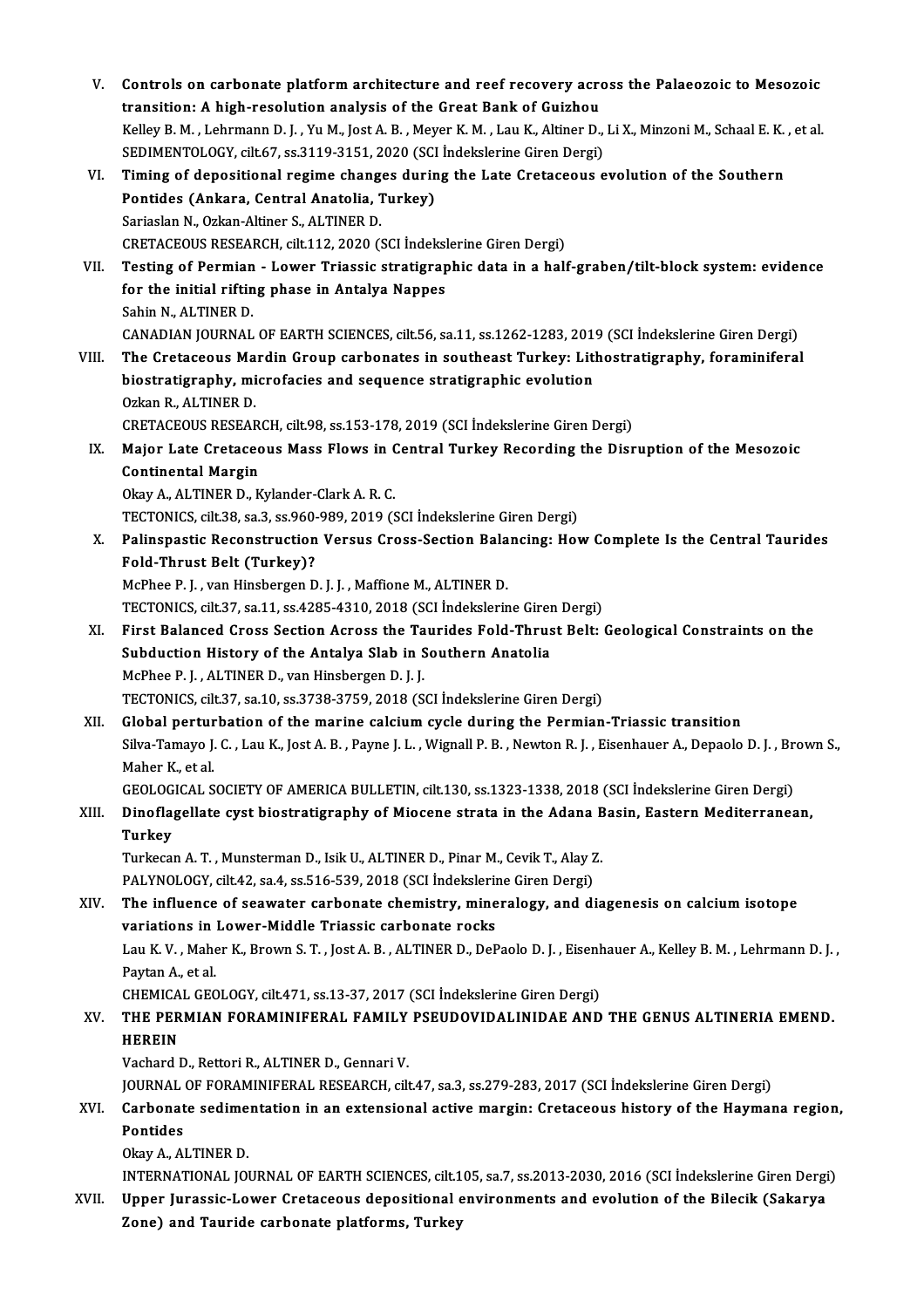YILMAZ İ.Ö. ,ALTINERD.,OCAKOĞLUF.

YILMAZ İ. Ö. , ALTINER D., OCAKOĞLU F.<br>PALAEOGEOGRAPHY PALAEOCLIMATOLOGY PALAEOECOLOGY, cilt.449, ss.321-340, 2016 (SCI İndekslerine Giren YILMA<br>PALAE<br>Dergi)<br>Marina PALAEOGEOGRAPHY PALAEOCLIMATOLOGY PALAEOECOLOGY, cilt.449, ss.321-340, 2016 (SCI i<br>Dergi)<br>XVIII. Marine anoxia and delayed Earth system recovery after the end-Permian extinction<br>Law K.V. Mabar K. ALTINER D. Kellov B.M. Kum

Dergi)<br>Marine anoxia and delayed Earth system recovery after the end-Permian extinction<br>Lau K.V. , Maher K., ALTINER D., Kelley B. M. , Kump L. R. , Lehrmann D. J. , Silva-Tamayo J. C. , Weaver K. L. , Yu M.,<br>Pavne I. L. Marine al<br>Lau K. V. ,<br>Payne J. L.<br>PROCEEDI Lau K. V. , Maher K., ALTINER D., Kelley B. M. , Kump L. R. , Lehrmann D. J. , Silva-Tamayo J. C. , Weaver K. L. , Yu<br>Payne J. L.<br>PROCEEDINGS OF THE NATIONAL ACADEMY OF SCIENCES OF THE UNITED STATES OF AMERICA, cilt.113, s

Payne J. L.<br>PROCEEDINGS OF THE NATIONAL ACADEMY OF SC<br>ss.2360-2365, 2016 (SCI İndekslerine Giren Dergi)<br>Foraminiforal biostratisranhy and slasjooust PROCEEDINGS OF THE NATIONAL ACADEMY OF SCIENCES OF THE UNITED STATES OF AMERICA, cilt.113, sa<br>ss.2360-2365, 2016 (SCI Indekslerine Giren Dergi)<br>XIX. Foraminiferal biostratigraphy and glacioeustatic control on cyclic carbon

ss.2360-2365, 2016 (SCI İndekslerine Giren Dergi)<br>Foraminiferal biostratigraphy and glacioeustatic control on cyclic carbonate r<br>Visean-Serpukhovian boundary beds (Aladag Unit, Eastern Taurides, Turkey)<br>Domirel S. ALTINER Foraminiferal biostr<br>Visean-Serpukhovian<br>Demirel S., ALTINER D.<br>FACIES. silt 62, ss 1, 20: Visean-Serpukhovian boundary beds (Aladag Unit,<br>Demirel S., ALTINER D.<br>FACIES, cilt.62, sa.1, 2016 (SCI İndekslerine Giren Dergi)<br>Misroenarustare fram the Unner Jurassia Lawer C Demirel S., ALTINER D.<br>FACIES, cilt.62, sa.1, 2016 (SCI İndekslerine Giren Dergi)<br>XX. Microencrusters from the Upper Jurassic-Lower Cretaceous Inalti Formation (Central Pontides,

FACIES, cilt.62, sa.1, 2016 (SCI İndekslerine Giren Dergi)<br>Microencrusters from the Upper Jurassic-Lower Cretaceous Inalti<br>Turkey): remarks on the development of reefal/peri-reefal facies<br>Kava M. V. - ALTINER D Microencrusters from<br>Turkey): remarks on<br>Kaya M.Y., ALTINER D.<br>FACIES silt 61, sa 4, 201 Turkey): remarks on the development of reefal/pe<br>Kaya M. Y. , ALTINER D.<br>FACIES, cilt.61, sa.4, 2015 (SCI İndekslerine Giren Dergi)<br>An integrated biostratisranby (sanodanta and for

Kaya M. Y. , ALTINER D.<br>FACIES, cilt.61, sa.4, 2015 (SCI Indekslerine Giren Dergi)<br>XXI. An integrated biostratigraphy (conodonts and foraminifers) and chronostratigraphy (paleomagnetic<br>reversels magnetic susceptibilit FACIES, cilt.61, sa.4, 2015 (SCI İndekslerine Giren Dergi)<br>An integrated biostratigraphy (conodonts and foraminifers) and chronostratigraphy (paleomagnetic<br>reversals, magnetic susceptibility, elemental chemistry, carbon is reversals, magnetic susceptibility, elemental chemistry, carbon isotopes and geochronology) for the<br>Permian-Upper Triassic strata of Guandao section, Nanpanjiang Basin, south China reversals, magnetic susceptibility, elemental chemistry, carbon isotopes and geochronology) for th<br>Permian-Upper Triassic strata of Guandao section, Nanpanjiang Basin, south China<br>Lehrmann D. J., Stepchinski L., ALTINER D. Per<mark>mian-Upper Triassic</mark><br>Lehrmann D. J. , Stepchinsk<br>Ramezani J., Wang H., et al.<br>JOUPNAL OF ASIAN FAPTH Lehrmann D. J. , Stepchinski L., ALTINER D., Orchard M. J. , Montgomery P., Enos P., Ellwood B. B.<br>Ramezani J., Wang H., et al.<br>JOURNAL OF ASIAN EARTH SCIENCES, cilt.108, ss.117-135, 2015 (SCI İndekslerine Giren Dergi)<br>PLA

Ramezani J., Wang H., et al.<br>JOURNAL OF ASIAN EARTH SCIENCES, cilt.108, ss.117-135, 2015 (SCI İndekslerine Giren Dergi)<br>XXII. PLANKTONIC FORAMINIFERAL BIOSTRATIGRAPHY, MICROFACIES ANALYSIS, SEQUENCE<br>STRATICRARUY, AND SEA I JOURNAL OF ASIAN EARTH SCIENCES, cilt.108, ss.117-135, 2015 (SCI Indekslerine Giren Dergi)<br>PLANKTONIC FORAMINIFERAL BIOSTRATIGRAPHY, MICROFACIES ANALYSIS, SEQUENCE<br>STRATIGRAPHY, AND SEA-LEVEL CHANGES ACROSS THE CRETACEOUS-PLANKTONIC FORAMINIFERAL BIOSTRATIGRAPHY, M<br>STRATIGRAPHY, AND SEA-LEVEL CHANGES ACROSS T<br>THE HAYMANA BASIN, CENTRAL ANATOLIA, TURKEY<br>Femeray Seplet S. Orkan Altiner S. Altner D. Miller K. C STRATIGRAPHY, AND SEA-LEVEL CHANGES ACROS<br>THE HAYMANA BASIN, CENTRAL ANATOLIA, TURK<br>Esmeray-Senlet S., Ozkan-Altiner S., Altıner D., Miller K. G.<br>JOUPMAL OF SEDIMENTARY RESEARCH, GİL 85, 480 EG THE HAYMANA BASIN, CENTRAL ANATOLIA, TURKEY<br>Esmeray-Senlet S., Ozkan-Altiner S., Altıner D., Miller K. G.<br>JOURNAL OF SEDIMENTARY RESEARCH, cilt.85, ss.489-508, 2015 (SCI İndekslerine Giren Dergi)

Esmeray-Senlet S., Ozkan-Altiner S., Altiner D., Miller K. G.<br>JOURNAL OF SEDIMENTARY RESEARCH, cilt.85, ss.489-508, 2015 (SCI İndekslerine Giren Dergi)<br>XXIII. Triassic limestone, turbidites and serpentinite-the Cimmeride o OkayA.,ALTINERD.,KILIÇA.M. Triassic limestone, turbidites and serpentinite-the Cimmeride orogeny in the<br>Okay A., ALTINER D., KILIÇ A. M.<br>GEOLOGICAL MAGAZINE, cilt.152, sa.3, ss.460-479, 2015 (SCI İndekslerine Giren Dergi)<br>Foreminiferal biostratistan

GEOLOGICAL MAGAZINE, cilt.152, sa.3, ss.460-479, 2015 (SCI İndekslerine Giren Dergi)

XXIV. Foraminiferal biostratigraphy and sequence stratigraphy of peritidal carbonates at the Triassic-TunaboyluB.C. ,ALTINERD., İŞİNTEKİ.,DemirciD. Jurassic boundary (Karaburun Peninsula, Western Turkey)<br>Tunaboylu B.C., ALTINER D., İŞİNTEK İ., Demirci D.<br>JOURNAL OF ASIAN EARTH SCIENCES, cilt.90, ss.61-76, 2014 (SCI İndekslerine Giren Dergi)<br>Constraining the cause of t

## XXV. Constraining the cause of the end-Guadalupian extinction with coupled records of carbon and JOURNAL OF ASIAN<br>Constraining the<br>calcium isotopes calcium isotopes<br>Jost A. B. , Mundil R., He B., Brown S. T. , ALTINER D., Sun Y., DePaolo D. J. , Payne J. L.<br>EARTH AND PLANETARY SCIENCE LETTERS, cilt.396, ss.201-212, 2014 (SCI İndekslerine Giren Dergi)<br>Terebella lapille

Jost A.B., Mundil R., He B., Brown S.T., ALTINER D., Sun Y., DePaolo D.J., Payne J.L.

Jost A. B. , Mundil R., He B., Brown S. T. , ALTINER D., Sun Y., DePaolo D. J. , Payne J. L.<br>EARTH AND PLANETARY SCIENCE LETTERS, cilt.396, ss.201-212, 2014 (SCI Indekslerine Giren Dergi)<br>XXVI. Terebella lapilloides Munste EARTH AND PLANETARY SCIENCE LETTERS, cilt.396, ss.201-212, 2014 (SCI İndekslerine Giren Dergi)<br>Terebella lapilloides Munster, 1833 from the Upper Jurassic-Lower Cretaceous Inalti carbonat<br>northern Turkey: its taxonomic pos Terebella lapilloides<br>northern Turkey: its<br>Kaya M.Y., ALTINER D.<br>TURKISH JOURNAL OF L northern Turkey: its taxonomic position and paleoenvironmental-paleoecological significa<br>Kaya M. Y., ALTINER D.<br>TURKISH JOURNAL OF EARTH SCIENCES, cilt.23, sa.2, ss.166-183, 2014 (SCI İndekslerine Giren Dergi)<br>Farly Cratag

Kaya M. Y. , ALTINER D.<br>TURKISH JOURNAL OF EARTH SCIENCES, cilt.23, sa.2, ss.166-183, 2014 (SCI İndekslerine Giren Dergi)<br>XXVII. Early Cretaceous sedimentation and orogeny on the active margin of Eurasia: Southern Cent TURKISH JOURNAL<br>Early Cretaceous<br>Pontides, Turkey<br>Olmy A. Sunal C. Sh Early Cretaceous sedimentation and orogeny on the active margin of Euras<br>Pontides, Turkey<br>Okay A., Sunal G., Sherlock S., ALTINER D., Tuysuz O., Kylander-Clark A. R. C. , Aygel M.<br>TECTONICS si<sup>lt 22</sup>, 39 5, 38,1247,1271,20 Pontides, Turkey<br>Okay A., Sunal G., Sherlock S., ALTINER D., Tuysuz O., Kylander-Clark A. R. C. , Aygel M.

Okay A., Sunal G., Sherlock S., ALTINER D., Tuysuz O., Kylander-Clark A. R. C. , Aygel M.<br>TECTONICS, cilt.32, sa.5, ss.1247-1271, 2013 (SCI Indekslerine Giren Dergi)<br>XXVIII. Analysis of Plio-Quaternary deep marine systems TECTONICS, cilt.32, sa.5, ss.1247-1271, 2013 (SCI Indekslerine Giren Dergi)<br>Analysis of Plio-Quaternary deep marine systems and their evoluti<br>regime, Eastern Black Sea Basin<br>Sipahioglu N. O., KARAHANOĞLU N., ALTINER D. Analysis of Plio-Quaternary deep marine sy<br>regime, Eastern Black Sea Basin<br>Sipahioglu N.O., KARAHANOĞLU N., ALTINER D.<br>MARINE AND BETROLEUM CEOLOCY silt42.884

MARINE AND PETROLEUM GEOLOGY, cilt.43, ss.187-207, 2013 (SCI İndekslerine Giren Dergi)

XXIX. The first record of the "Mid-Barremian" Oceanic Anoxic Event and the Late Hauterivian platform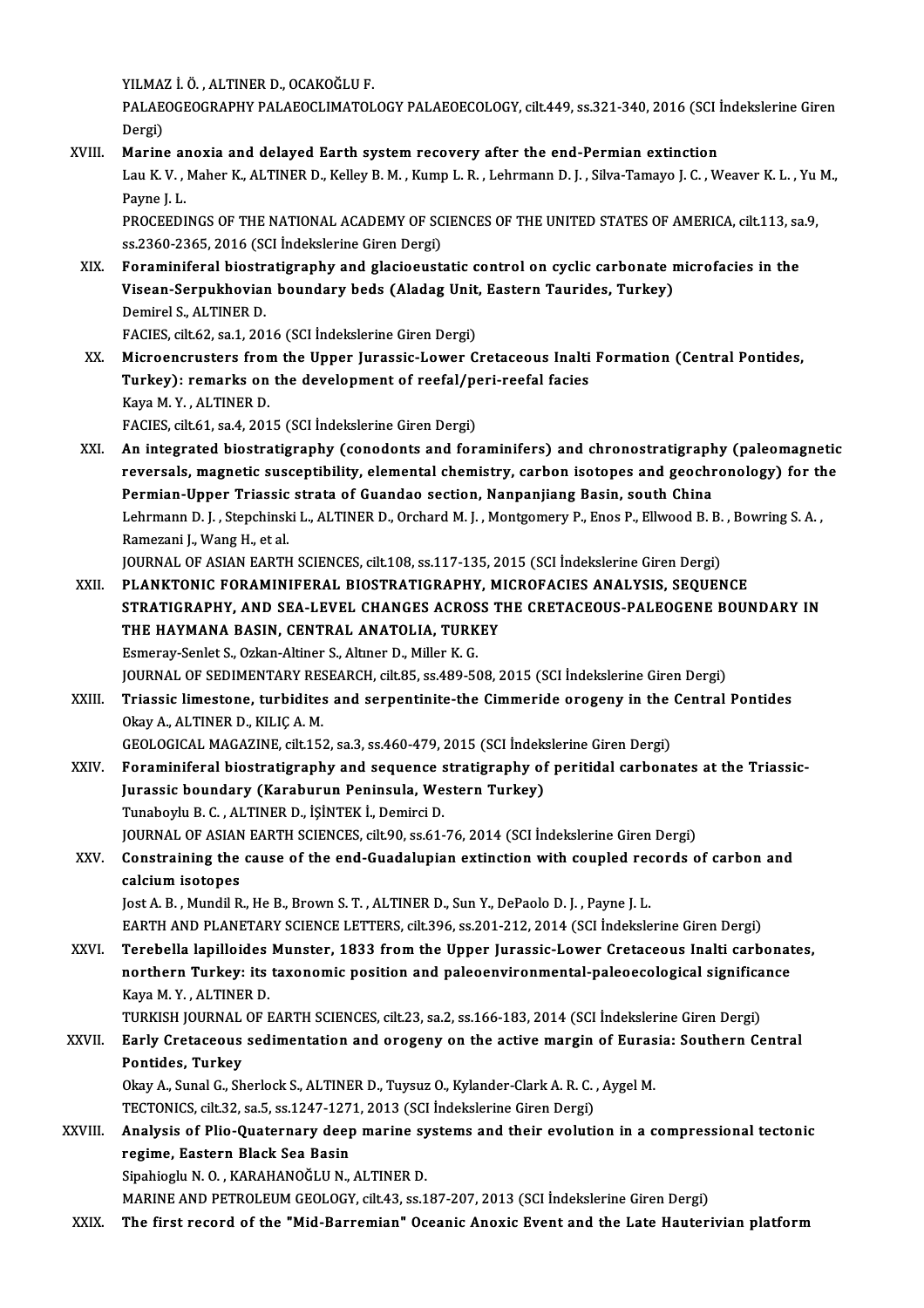|              | drowning of the Bilecik platform, Sakarya Zone, western Turkey                                                       |
|--------------|----------------------------------------------------------------------------------------------------------------------|
|              | YILMAZ İ. Ö., ALTINER D., TEKİN U. K., OCAKOĞLU F.                                                                   |
|              | CRETACEOUS RESEARCH, cilt.38, ss.16-39, 2012 (SCI İndekslerine Giren Dergi)                                          |
| XXX.         | An olistostrome-melange belt formed along a suture: Bornova Flysch zone, western Turkey                              |
|              | Okay A., İşintek İ., Altıner D., Altıner S., Okay N.                                                                 |
|              | TECTONOPHYSICS, cilt.568, ss.282-295, 2012 (SCI İndekslerine Giren Dergi)                                            |
| XXXI.        | Within- and among-genus components of size evolution during mass extinction, recovery, and                           |
|              | background intervals: a case study of Late Permian through Late Triassic foraminifera                                |
|              | Rego B. L., Wang S. C., ALTINER D., Payne J. L.                                                                      |
|              | PALEOBIOLOGY, cilt.38, sa.4, ss.627-643, 2012 (SCI İndekslerine Giren Dergi)                                         |
| XXXII.       | Discovery of Middle Permian volcanism in the Antalya Nappes, southern Turkey: tectonic                               |
|              | significance and global meaning                                                                                      |
|              | Sahin N., ALTINER D., Ercengiz M. B.                                                                                 |
|              | GEODINAMICA ACTA, cilt.25, ss.286-304, 2012 (SCI Indekslerine Giren Dergi)                                           |
| XXXIII.      | CONODONT DISTRIBUTION ACROSS THE MID-CARBONIFEROUS BOUNDARY IN THE CENTRAL                                           |
|              | <b>TAURIDES, TURKEY</b>                                                                                              |
|              | Atakul-Ozdemir A., Altıner D., Altıner S.                                                                            |
|              | RIVISTA ITALIANA DI PALEONTOLOGIA E STRATIGRAFIA, cilt.118, ss.213-222, 2012 (SCI İndekslerine Giren Dergi)          |
| XXXIV.       | CAPITANIAN (MIDDLE PERMIAN) MASS EXTINCTION AND RECOVERY IN WESTERN TETHYS: A                                        |
|              | FOSSIL, FACIES, AND delta C-13 STUDY FROM HUNGARY AND HYDRA ISLAND (GREECE)                                          |
|              | Wignall P. B., Bond D. P. G., Haas J., Wang W., Jiang H., Lai X., ALTINER D., Vedrine S., Hips K., Zajzon N., et al. |
|              | PALAIOS, cilt.27, ss.78-89, 2012 (SCI İndekslerine Giren Dergi)                                                      |
| <b>XXXV</b>  | Foraminiferal biostratigraphy and sequence stratigraphy across the mid-Carboniferous boundary in                     |
|              | the Central Taurides, Turkey                                                                                         |
|              | Atakul-Ozdemir A., Altıner D., Ozkan-Altiner S., Yılmaz İ. Ö.                                                        |
|              | FACIES, cilt 57, ss 705-730, 2011 (SCI İndekslerine Giren Dergi)                                                     |
| <b>XXXVI</b> | Early and Middle Triassic trends in diversity, evenness, and size of foraminifers on a carbonate                     |
|              | platform in south China: implications for tempo and mode of biotic recovery from the end-Permian<br>mass extinction  |
|              | Payne J. L., Summers M., Rego B. L., ALTINER D., Wei J., Yu M., Lehrmann D. J.                                       |
|              | PALEOBIOLOGY, cilt.37, sa.3, ss.409-425, 2011 (SCI Indekslerine Giren Dergi)                                         |
| XXXVII.      | DISCOVERY OF THE LOWER MURGABIAN (MIDDLE PERMIAN) BASED ON NEOSCHWAGERINIDS AND                                      |
|              | VERBEEKINIDS IN THE TAURIDES, SOUTHERN TURKEY                                                                        |
|              | Kobayashi F., ALTINER D.                                                                                             |
|              | RIVISTA ITALIANA DI PALEONTOLOGIA E STRATIGRAFIA, cilt.117, sa.1, ss.39-50, 2011 (SCI İndekslerine Giren             |
|              | Dergi)                                                                                                               |
| XXXVIII.     | Pervasive Palaeogene remagnetization of the central Taurides fold-and-thrust belt (southern                          |
|              | Turkey) and implications for rotations in the Isparta Angle                                                          |
|              | Meijers M. J. M., van Hinsbergen D. J. J., Dekkers M. J., Altıner D., KAYMAKCI N., Langereis C. G.                   |
|              | GEOPHYSICAL JOURNAL INTERNATIONAL, cilt 184, sa.3, ss.1090-1112, 2011 (SCI İndekslerine Giren Dergi)                 |
| <b>XXXIX</b> | Foraminiferal biostratigraphy and sequence stratigraphyacross the mid Carboniferous boundary in                      |
|              | the Central Taurides Turkey                                                                                          |
|              | ayşe a., ALTINER D., ALTINER S., YILMAZ İ. Ö.                                                                        |
|              | facies, cilt.57, ss.705-730, 2011 (SCI Expanded Indekslerine Giren Dergi)                                            |
| XL.          | Jurassic-Cretaceous low paleolatitudes from the circum-Black Sea region (Crimea and Pontides) due                    |
|              | to True Polar Wander                                                                                                 |
|              | Meijers M. J. M., Langereis C. G., van Hinsbergen D. J. J., KAYMAKCI N., Stephenson R. A., ALTINER D.                |
|              | EARTH AND PLANETARY SCIENCE LETTERS, cilt.296, ss.210-226, 2010 (SCI İndekslerine Giren Dergi)                       |
| XLI.         | Cenomanian - Turonian Oceanic Anoxic Event (OAE2) in the Sakarya Zone, northwestern Turkey:                          |
|              | Sedimentological, cyclostratigraphic, and geochemical records                                                        |
|              | YILMAZ İ. Ö., ALTINER D., TEKİN U. K., Tuysuz O., Ocakoglu F., Acikalin S.                                           |
|              |                                                                                                                      |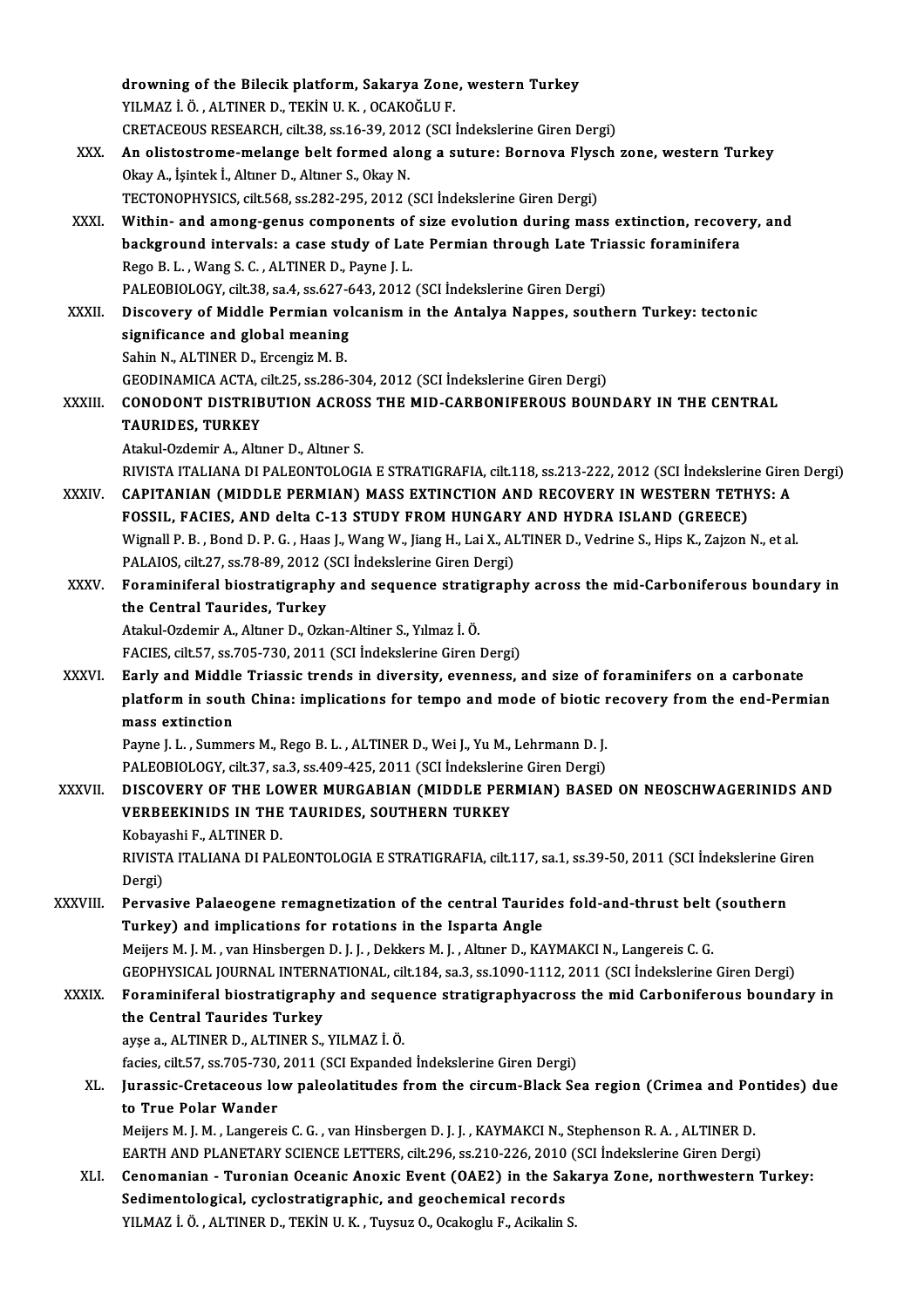CRETACEOUSRESEARCH, cilt.31, sa.2, ss.207-226,2010 (SCI İndekslerineGirenDergi)

CRETACEOUS RESEARCH, cilt.31, sa.2, ss.207-226, 2010 (SCI İndekslerine Giren Dergi)<br>XLII. Beudomarssonella REDMOND 1965 (Foraminifera) and related taxa from the Jurassic platform CRETACEOUS RESEARCH, cilt.31, sa.2, ss.207-226, 2010 (SCI İndekslerine Giren Dergi)<br>Pseudomarssonella REDMOND 1965 (Foraminifera) and related taxa from the Jurassic platform<br>carbonate succession of the Central Taurides, S Pseudomarssonella<br>carbonate successio<br>Paleopfenderininae<br>TASLLK, ALTINER D carbonate succession of the Central Taurides, S Turkey: its phylogenetic relation with the subfamily Paleopfenderininae<br>Paleopfenderininae<br>TASLI K., ALTINER D. Paleopfenderininae<br>TASLI K., ALTINER D.<br>BULLETIN DE LA SOCIETE GEOLOGIQUE DE FRANCE, cilt.181, sa.5, ss.443-451, 2010 (SCI İndekslerine Giren<br>Persi) TASLI<br>BULLE<br>Dergi)<br>Deniel BULLETIN DE LA SOCIETE GEOLOGIQUE DE FRANCE, cilt.181, sa.5, ss.443-451, 2010 (SCI İndekslerine (<br>Dergi)<br>XLIII. Danielita gailloti n.gen., n. sp., within the Evolutionary Framework of Middle-Late Permian Dergi)<br><mark>Danielita gai</mark><br>Dagmaritins<br>ALTINER D. A Danielita gailloti n.ger<br>Dagmaritins<br>ALTINER D., Altiner S. O.<br>TURKISH JOURNAL OF F <mark>Dagmaritins</mark><br>ALTINER D., Altiner S. O.<br>TURKISH JOURNAL OF EARTH SCIENCES, cilt.19, sa.4, ss.497-512, 2010 (SCI İndekslerine Giren Dergi)<br>First results on determination of sesmoganis Cl 36 in limestane from the Yonisekele ALTINER D., Altiner S. O.<br>TURKISH JOURNAL OF EARTH SCIENCES, cilt.19, sa.4, ss.497-512, 2010 (SCI Indekslerine Giren Dergi)<br>XLIV. First results on determination of cosmogenic Cl-36 in limestone from the Yenicekale Complex TURKISH JOURNAL OF EARTH SCIENCES<br>First results on determination of co<br>Hittite capital of Hattusha (Turkey) First results on determination of cosmogenic Cl-36 in limestone from the Yenicekale<br>Hittite capital of Hattusha (Turkey)<br>Akcar N., Ivy-Ochs S., Alfimov V., YILMAZ İ.Ö. , Schachner A., ALTINER D., Yavuz V., Schluechter C.<br>Q Hittite capital of Hattusha (Turkey)<br>Akcar N., Ivy-Ochs S., Alfimov V., YILMAZ İ. Ö. , Schachner A., ALTINER D., Yavuz V., Schluechter<br>QUATERNARY GEOCHRONOLOGY, cilt.4, sa.6, ss.533-540, 2009 (SCI İndekslerine Giren Dergi) Akcar N., Ivy-Ochs S., Alfimov V., YILMAZ İ. Ö. , Schachner A., ALTINER D., Yavuz V., Schluechter C.<br>QUATERNARY GEOCHRONOLOGY, cilt.4, sa.6, ss.533-540, 2009 (SCI İndekslerine Giren Dergi)<br>XLV. Erosional truncation of uppe QUATERNARY GEOCHRONOLOGY, cilt.4, sa.6, ss.533-540, 2009 (SCI İndekslerine Giren Dergi)<br>Erosional truncation of uppermost Permian shallow-marine carbonates and implication<br>Permian-Triassic boundary events: Reply<br>Payne J. L Erosional truncation of uppermost Permian shallow-marine carbonates and implication<br>Permian-Triassic boundary events: Reply<br>Payne J. L. , Lehrmann D. J. , Follett D., Seibel M., Kump L.R. , Riccardi A., ALTINER D., Sano H. GEOLOGICAL SOCIETYOFAMERICABULLETIN, cilt.121, ss.957-959,2009 (SCI İndekslerineGirenDergi) Payne J. L. , Lehrmann D. J. , Follett D., Seibel M., Kump L. R. , Riccardi A., ALTINER D., Sano H., Wei J.<br>GEOLOGICAL SOCIETY OF AMERICA BULLETIN, cilt.121, ss.957-959, 2009 (SCI Indekslerine Giren Dergi)<br>XLVI. Fusulinoid GEOLOGICAL SOCIETY OF AMERICA BULLE<br>Fusulinoidean faunas from the Upper<br>Hadim area, Central Taurides, Turkey<br>Kobayashi E. ALTINER D Fusulinoidean faunas f<br>Hadim area, Central Ta<br>Kobayashi F., ALTINER D.<br>PIVISTA ITALIANA DI PAI Hadim area, Central Taurides, Turkey<br>Kobayashi F., ALTINER D.<br>RIVISTA ITALIANA DI PALEONTOLOGIA E STRATIGRAFIA, cilt.114, sa.2, ss.191-232, 2008 (SCI İndekslerine Giren<br>Persi) Kobaya<br>RIVIST<br>Dergi)<br>Late C RIVISTA ITALIANA DI PALEONTOLOGIA E STRATIGRAFIA, cilt.114, sa.2, ss.191-232, 2008 (SCI İnde<br>Dergi)<br>XLVII. Late Carboniferous and early Permian fusulinoideans in the Central Taurides, Turkey:<br>Piestratistanhy found composit Dergi)<br>Late Carboniferous and early Permian fusulinoideans<br>Biostratigraphy, faunal composition and comparison<br>Kobayashi E. ALTINER D Late Carboniferous an<br>Biostratigraphy, faunal<br>Kobayashi F., ALTINER D.<br>JOUPMAL OF FORAMINIE! Biostratigraphy, faunal composition and comparison<br>Kobayashi F., ALTINER D.<br>JOURNAL OF FORAMINIFERAL RESEARCH, cilt.38, sa.1, ss.59-73, 2008 (SCI İndekslerine Giren Dergi) Kobayashi F., ALTINER D.<br>JOURNAL OF FORAMINIFERAL RESEARCH, cilt.38, sa.1, ss.59-73, 2008 (SCI İndekslerine Giren Dergi)<br>XLVIII. Benthic foraminiferal biostratigraphy of the Jurassic platform carbonate succession in the Bo **JOURNAL OF FORAMINIFERAL RE**<br>Benthic foraminiferal biostrat<br>Mountains (southern Turkey)<br>Tesh K. ALTINER D. KOC H. EREN Benthic foraminiferal biostratigra<br>Mountains (southern Turkey)<br>Tash K., ALTINER D., KOÇ H., EREN M.<br>MICPOPALEONTOLOCY si<sup>lt E4</sup> 33 <sup>E</sup> 5 Mountains (southern Turkey)<br>Tash K., ALTINER D., KOÇ H., EREN M.<br>MICROPALEONTOLOGY, cilt.54, sa.5, ss.425-444, 2008 (SCI İndekslerine Giren Dergi) Tash K., ALTINER D., KOÇ H., EREN M.<br>MICROPALEONTOLOGY, cilt.54, sa.5, ss.425-444, 2008 (SCI İndekslerine Giren Dergi)<br>XLIX. Timidonella? primitiva n. sp (foraminiferida) from the middle jurassic of the eastern Taurides<br>(s MICROPALEONTOLOGY, cilt.54, sa.5, ss.425-444, 2008 (SCI İndekslerine Gir<br>Timidonella? primitiva n. sp (foraminiferida) from the middle jura<br>(southern Turkey): Remarks on evolutionary steps of hauraniids<br>Flimeksi E. ALTINER Timidonella? primitiv<br>(southern Turkey): F<br>Ekmekci E., ALTINER D.<br>TURKISH JOURNAL OF I (southern Turkey): Remarks on evolutionary steps of hauraniids<br>Ekmekci E., ALTINER D.<br>TURKISH JOURNAL OF EARTH SCIENCES, cilt.17, sa.1, ss.73-84, 2008 (SCI İndekslerine Giren Dergi) Ekmekci E., ALTINER D.<br>TURKISH JOURNAL OF EARTH SCIENCES, cilt.17, sa.1, ss.73-84, 2008 (SCI İndekslerine Giren Dergi)<br>L. Erosional truncation of uppermost Permian shallow-marine carbonates and implications for<br>Permian Tri Permian-Triassic boundary events Erosional truncation of uppermost Permian shallow-marine carbonates and implication<br>Permian-Triassic boundary events<br>Payne J. L. , Lehrmann D. J. , Follett D., Seibel M., Kump L. R. , Riccardi A., Altiner D., Sano H., Wei Payne J. L., Lehrmann D. J., Follett D., Seibel M., Kump L. R., Riccardi A., Altiner D., Sano H., Wei J.<br>GEOLOGICAL SOCIETY OF AMERICA BULLETIN, cilt.119, ss.771-784, 2007 (SCI İndekslerine Giren Dergi) Payne J. L., Lehrmann D. J., Follett D., Seibel M., Kump L. R., Riccardi A., Altiner D., Sano H., Wei J.<br>GEOLOGICAL SOCIETY OF AMERICA BULLETIN, cilt.119, ss.771-784, 2007 (SCI Indekslerine Giren Dergi)<br>LI. End-Permian mas GEOLOGICAL SOCIETY OF AMERICA BULLETIN, cilt.119, ss<br>End-Permian mass extinction of lagenide foraminife<br>Groves J.R., Rettori R., Payne J.L., Boyce M.D., Altiner D.<br>JOUPMAL OF PALEONTOLOGY silt 81, 82, 88,415,424,200 End-Permian mass extinction of lagenide foraminifers in the Southern Alps (Nor<br>Groves J. R., Rettori R., Payne J. L., Boyce M. D., Altiner D.<br>JOURNAL OF PALEONTOLOGY, cilt.81, sa.3, ss.415-434, 2007 (SCI İndekslerine Giren Groves J. R. , Rettori R., Payne J. L. , Boyce M. D. , Altiner D.<br>JOURNAL OF PALEONTOLOGY, cilt.81, sa.3, ss.415-434, 2007 (SCI Indekslerine Giren Dergi)<br>LII. Cyclostratigraphy and sequence boundaries of inner platform mix JOURNAL OF PALEONTOLOGY, cilt.81, sa.3, ss.415-434, 2007 (SCI Indekslerine Giren Dergi)<br>Cyclostratigraphy and sequence boundaries of inner platform mixed carbonate-successions (Barremian-Aptian) (Zonguldak, NW Turkey)<br>Yilm Cyclostratigraphy a<br>successions (Barrel<br>Yilmaz I.O., Altiner D.<br>JOUPNAL OF ASIAN E. JOURNAL OF ASIAN EARTH SCIENCES, cilt.30, sa.2, ss.253-270, 2007 (SCI İndekslerine Giren Dergi) Yilmaz I. O. , Altiner D.<br>JOURNAL OF ASIAN EARTH SCIENCES, cilt.30, sa.2, ss.253-270, 2007 (SCI İndekslerine Giren Dergi)<br>LIII. A condensed mesozoic succession north of Izmir: A fragment of the anatolide-tauride platfo **JOURNAL OF ASIAN EAR<br>A condensed mesozoi<br>Bornova Flysch zone**<br>Olmy A L. Altinor D **A condensed mesc<br>Bornova Flysch zo<br>Okay A. I. , Altiner D.<br>TURKISH JOURNAL (** Bornova Flysch zone<br>Okay A. I. , Altiner D.<br>TURKISH JOURNAL OF EARTH SCIENCES, cilt.16, sa.3, ss.257-279, 2007 (SCI İndekslerine Giren Dergi)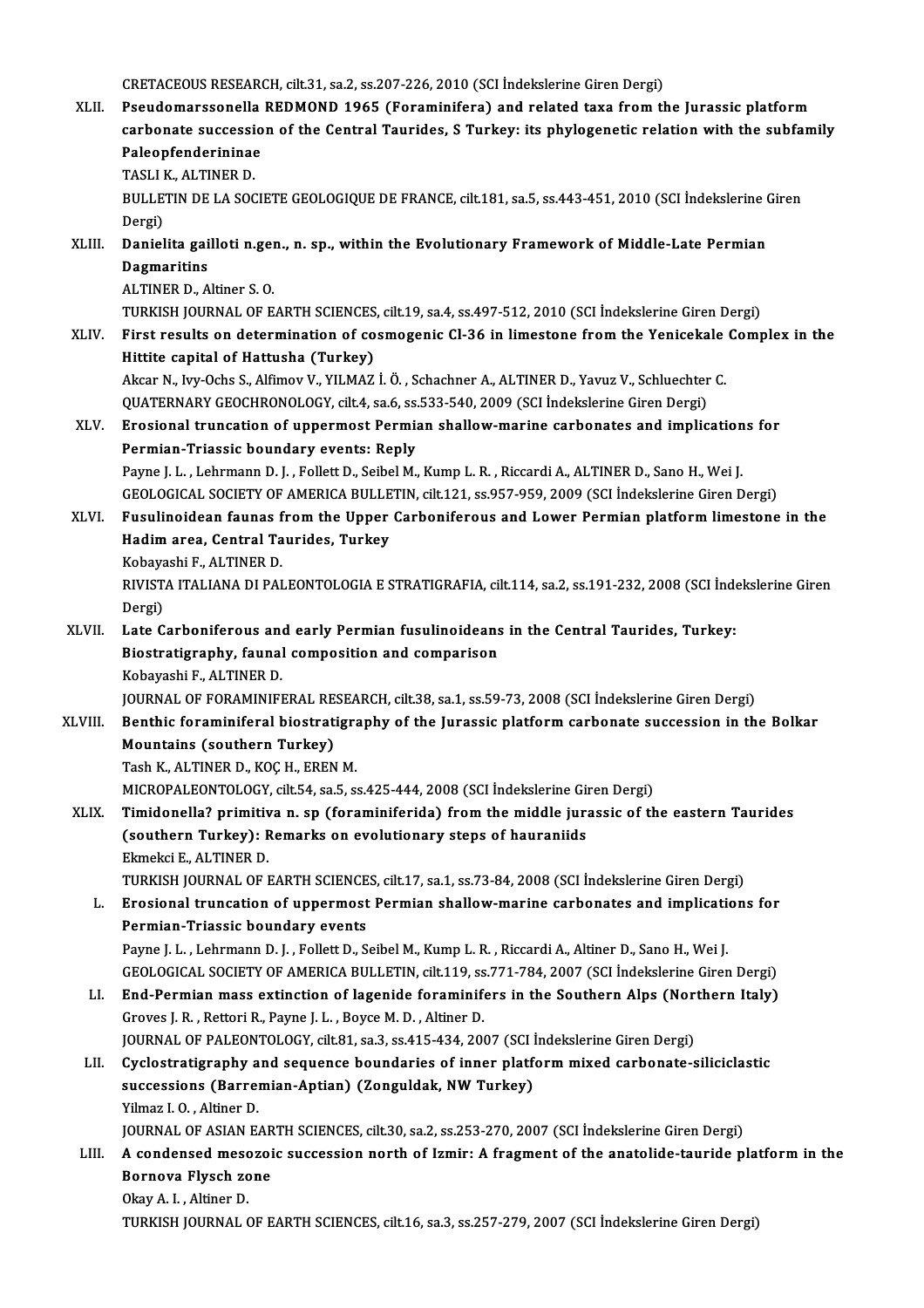| LIV.   | Cyclostratigraphy and sequence boundaries of inner platformmixed carbonate siliciclastic                             |
|--------|----------------------------------------------------------------------------------------------------------------------|
|        | successions Barremian Aptian Zonguldak NW Turkey                                                                     |
|        | YILMAZ İ. Ö., ALTINER D.                                                                                             |
|        | Journal of Asian Earth Sciences, cilt.30, ss.253-270, 2007 (SCI Expanded Indekslerine Giren Dergi)                   |
| LV.    | Cyclic palaeokarst surfaces in Aptian peritidal carbonate successions (Taurides, southwest Turkey):                  |
|        | internal structure and response to mid-Aptian sea-level fall                                                         |
|        | Yilmaz I.O., Altiner D.                                                                                              |
|        | CRETACEOUS RESEARCH, cilt.27, sa.6, ss.814-827, 2006 (SCI Indekslerine Giren Dergi)                                  |
| LVI.   | Cretaceous and Triassic subduction-accretion, high-pressure-low-temperature metamorphism, and                        |
|        | continental growth in the Central Pontides, Turkey                                                                   |
|        | Okay A. I., Tuysuz O., Satir M., Ozkan-Altiner S., Altiner D., Sherlock S., Eren R. H.                               |
|        | GEOLOGICAL SOCIETY OF AMERICA BULLETIN, cilt.118, ss.1247-1269, 2006 (SCI İndekslerine Giren Dergi)                  |
| LVII.  | Cyclic palaeokarst surfaces in Aptian peritidal carbonate successions Taurides southwest Turkey                      |
|        | internal structure and response to mid Aptian sea level fall                                                         |
|        | YILMAZ İ Ö , ALTINER D.                                                                                              |
|        | CRETACEOUS RESEARCH, cilt.27, ss.814-827, 2006 (SCI Expanded Indekslerine Giren Dergi)                               |
| LVIII. | Survival and recovery of calcareous foraminifera pursuant to the end-Permian mass extinction<br>Groves J, Altiner D. |
|        | COMPTES RENDUS PALEVOL, cilt.4, ss.487-500, 2005 (SCI Indekslerine Giren Dergi)                                      |
| LIX.   | Extinction, survival, and recovery of lagenide foraminifers in the permian-triassic boundary interval,               |
|        | central Taurides, Turkey                                                                                             |
|        | Groves J., Altiner D., Rettori R.                                                                                    |
|        | JOURNAL OF PALEONTOLOGY, cilt.79, sa.4, ss.1-38, 2005 (SCI İndekslerine Giren Dergi)                                 |
| LX.    | Uppermost Triassic limestone in the Karakaya Complex - Stratigraphic and tectonic significance                       |
|        | Okay A., Altiner D.                                                                                                  |
|        | TURKISH JOURNAL OF EARTH SCIENCES, cilt.13, sa.2, ss.187-199, 2004 (SCI İndekslerine Giren Dergi)                    |
| LXI.   | Wall structures in selected Paleozoic lagenide foraminifera                                                          |
|        | Groves J., Rettori R., Altiner D.                                                                                    |
|        | JOURNAL OF PALEONTOLOGY, cilt.78, sa.2, ss.245-256, 2004 (SCI İndekslerine Giren Dergi)                              |
| LXII.  | Stable isotope evidence for meter-scale sea level changes in Lower Cretaceous inner platform and                     |
|        | pelagic carbonate successions of Turkey                                                                              |
|        | YILMAZ İ. Ö., Vennemann T., Altiner D., Satir M.                                                                     |
|        | GEOLOGICA CARPATHICA, cilt.55, sa.1, ss.19-36, 2004 (SCI Indekslerine Giren Dergi)                                   |
| LXIII. | Origin and early evolutionary radiation of the Order Lagenida (Foraminifera)                                         |
|        | Groves J., Altiner D., Rettori R.                                                                                    |
|        | JOURNAL OF PALEONTOLOGY, cilt.77, sa.5, ss.831-843, 2003 (SCI Indekslerine Giren Dergi)                              |
| LXIV.  | Cyclic sedimentation across the Permian-Triassic boundary (Central Taurides, Turkey)                                 |
|        | Unal E., Altiner D., Yilmaz I., Ozkan-Altiner S.                                                                     |
|        | RIVISTA ITALIANA DI PALEONTOLOGIA E STRATIGRAFIA, cilt.109, sa.2, ss.359-376, 2003 (SCI İndekslerine Giren           |
|        | Dergi)                                                                                                               |
| LXV.   | Special issue - International Conference on Paleozoic Benthic Foraminifera, PaleoForams 2001 -<br>Foreword           |
|        | Altiner D                                                                                                            |
|        | RIVISTA ITALIANA DI PALEONTOLOGIA E STRATIGRAFIA, cilt.109, sa.2, 2003 (SCI İndekslerine Giren Dergi)                |
| LXVI.  | Cyclic sedimentation across the Permian Triassic boundary Central Taurides Turkey                                    |
|        | Emre U., ALTINER S., YILMAZ İ. Ö., ALTINER D.                                                                        |
|        | RIVISTA ITALIANA DI PALEONTOLOGIA E STRATIGRAFIA, ss.359-376, 2003 (SCI Expanded İndekslerine Giren                  |
|        | Dergi)                                                                                                               |
| LXVII. | Turriglomina ? anatolica, n. sp (Foraminiferida) from the cretaceous of North-Western Anatolia                       |
|        | (Turkey): Remarks on the evolution of Mesozoic meandrospirids                                                        |
|        | Altiner D., Rettori R., Zaninetti L., Martini R.                                                                     |
|        |                                                                                                                      |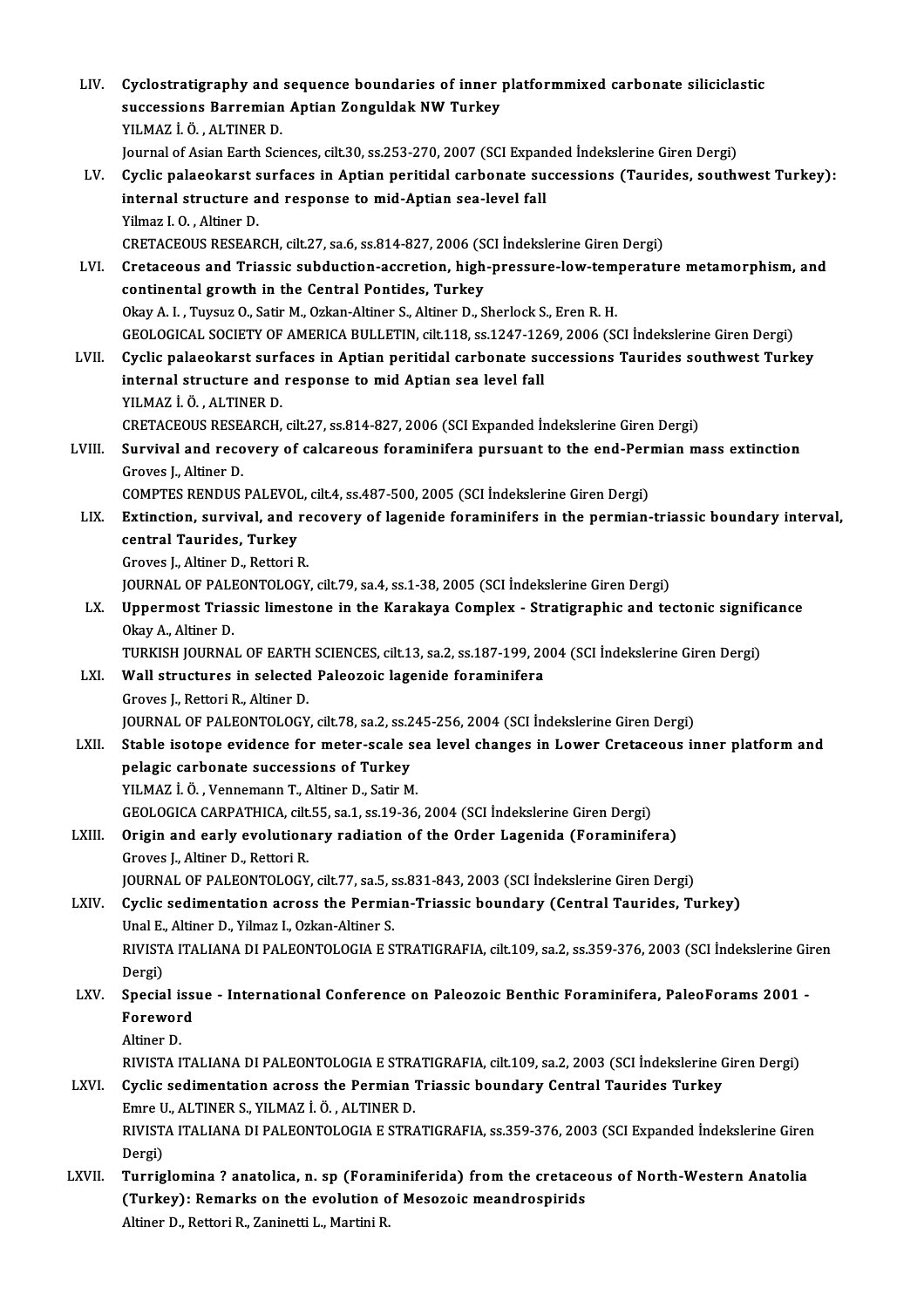RIVISTA ITALIANA DI PALEONTOLOGIA E STRATIGRAFIA, cilt.107, sa.3, ss.477-482, 2001 (SCI İndekslerine Giren<br>Persi RIVIST.<br>Dergi)<br>Hee ef RIVISTA ITALIANA DI PALEONTOLOGIA E STRATIGRAFIA, cilt.107, sa.3, ss.477-482, 2001 (SCI Indekslerine Gire:<br>Dergi)<br>LXVIII. Use of sedimentary structures in the recognition of sequence boundaries in Upper Jurassic-Upper<br>Crat

Dergi)<br>Use of sedimentary structures in the recognition of sequence bou<br>Cretaceous peritidal carbonates of the Western Taurides, Turkey<br>YU MAZ LÖ, ALTINER D Use of sedimentary str<br>Cretaceous peritidal ca<br>YILMAZ İ. Ö. , ALTINER D.<br>INTERNATIONAL CEOLOC YILMAZ İ. Ö. , ALTINER D.<br>INTERNATIONAL GEOLOGY REVIEW, cilt.43, sa.8, ss.736-753, 2001 (SCI İndekslerine Giren Dergi)

YILMAZ İ. Ö. , ALTINER D.<br>INTERNATIONAL GEOLOGY REVIEW, cilt.43, sa.8, ss.736-753, 2001 (SCI İndekslerine Giren Dergi)<br>LXIX. Sengoerina argandi, n. gen., n. sp., and its position in the evolution of Late Permian biseri INTERNATION<br>Sengoerina a<br>foraminifers<br>Altinor D

Se<mark>ngoeri</mark><br>foramini<br>Altiner D.<br>MICROPA

foraminifers<br>Altiner D.<br>MICROPALEONTOLOGY, cilt.45, sa.2, ss.215-220, 1999 (SCI İndekslerine Giren Dergi)<br>Hish resolution seguence stratigraphic serrelation in the UnnerJuressis Ki;

- Altiner D.<br>MICROPALEONTOLOGY, cilt.45, sa.2, ss.215-220, 1999 (SCI İndekslerine Giren Dergi)<br>LXX. High resolution sequence stratigraphic correlation in the UpperJurassic Kimmeridgian Upper<br>Crategoous Conomanian poritid MICROPALEONTOLOGY, cilt.45, sa.2, ss.215-220, 1999 (SCI İndekslerine Giren Dergi)<br>High resolution sequence stratigraphic correlation in the UpperJurassic Kimme:<br>Cretaceous Cenomanian peritidal carbonate deposits Western Ta High resolution sequence stratigraphic correlation in the<br>Cretaceous Cenomanian peritidal carbonate deposits Wes<br>ALTINER D., YILMAZ İ.Ö., necdet ö., naki a., zeynep g., muzaffer b.<br>CEOLOCICAL JOUPMAL silt 24. ss 129, 159, Cretaceous Cenomanian peritidal carbonate deposits Western Taurides Turkey<br>ALTINER D., YILMAZ İ. Ö. , necdet ö., naki a., zeynep g., muzaffer b.<br>GEOLOGICAL JOURNAL, cilt.34, ss.139-158, 1999 (SCI Expanded İndekslerine Gire ALTINER D., YILMAZ İ. Ö. , necdet ö., naki a., zeynep g., muzaffer b.<br>GEOLOGICAL JOURNAL, cilt.34, ss.139-158, 1999 (SCI Expanded Indekslerine Giren Dergi)<br>LXXI. High-resolution sequence stratigraphic correlation in the Up
- GEOLOGICAL JOURNAL, cilt.34, ss.139-158, 1999 (SCI Expanded İndekslerine Giren Dergi)<br>High-resolution sequence stratigraphic correlation in the Upper Jurassic (Kimmerid<br>Cretaceous (Cenomanian) peritidal carbonate deposits High-resolution sequence stratigraphic correlation in the U<br>Cretaceous (Cenomanian) peritidal carbonate deposits (We<br>Altiner D., Yilmaz I., Ozgul N., Akcar N., Bayazitoglu M., Gaziulusoy Z.<br>CEOLOCICAL JOUPMAL silt 24, 82,1 Cretaceous (Cenomanian) peritidal carbonate deposits (Western Taurides, Turkey)<br>Altiner D., Yilmaz I., Ozgul N., Akcar N., Bayazitoglu M., Gaziulusoy Z.<br>GEOLOGICAL JOURNAL, cilt.34, ss.139-158, 1999 (SCI İndekslerine Giren Altiner D., Yilmaz I., Ozgul N., Akcar N., Bayazitoglu M., Gaziulusoy Z.<br>GEOLOGICAL JOURNAL, cilt.34, ss.139-158, 1999 (SCI İndekslerine Giren Dergi)<br>LXXII. Middle Jurassic Lower Cretaceous biostratigraphy in the Central P
- GEOLOGICAL JOURNAL, cilt.34, ss.139-158, 19<br>Middle Jurassic Lower Cretaceous biost<br>paleogeography and tectonic evolution<br>Poisy P. Altiner D. Middle Jurassic I<br>paleogeography<br>Rojay B., Altiner D.<br>PIVISTA ITALIANA paleogeography and tectonic evolution<br>Rojay B., Altiner D.<br>RIVISTA ITALIANA DI PALEONTOLOGIA E STRATIGRAFIA, cilt.104, sa.2, ss.167-179, 1998 (SCI İndekslerine Giren<br>Dergi) Rojay B., Altiner D.

## Kitap & Kitap Bölümleri

I. Sedimentological and Palaeontological Approach for the Provenance of Hittite StoneWal Blocks p & Intep Bordmior<br>Sedimentological and Palaeontological Approa<br>from Yenicikale Outcrop at Boğazköy, Turkey<br>VUMAZİÖ ALTINER D Sedimentological and F<br>from Yenicikale Outcro<br>YILMAZ İ.Ö., ALTINER D.<br>Boğarlığı: Hattuse orgahn

fr<mark>om Yenicikale Outcrop at Boğazköy, Turkey</mark><br>YILMAZ İ. Ö. , ALTINER D.<br>Boğazköy Hattuşa ergebnisse der Ausgrabungen 24Ausgrabungen und Forschungen in der westlichen oberstadt<br>von Hattuga 1. Andress Schasbner, Fürsen Seebe YILMAZ İ. Ö. , ALTINER D.<br>Boğazköy Hattuşa ergebnisse der Ausgrabungen 24Ausgrabungen und Forschun;<br>von Hattuşa 1, Andreas Schachner, Jürgen Seeher , Editör, Verlag, ss.62-69, 2014<br>Origin of Building Stones in Venisekale C Boğazköy Hattuşa ergebnisse der Ausgrabungen 24Ausgrabungen und Forschungen in der westlichen oberstadt<br>von Hattuşa 1, Andreas Schachner, Jürgen Seeher , Editör, Verlag, ss.62-69, 2014<br>II. Origin of Building Stones in Yeni

## von Hattus<br>**Origin of l<br>Problems**<br>Akeer N Al Origin of Building Stones in Yenicekale Complex: Application of Cosmoger<br>Problems<br>Akçar N., Alfimov ., IvyOchs S., YAVUZ E. V. , YILMAZ İ. Ö. , ALTINER D., Schlüchter C.<br>Beğarlığı: Hattuce ergebnisse der Ausznabunger 24 au

Problems<br>Akçar N., Alfimov ., IvyOchs S., YAVUZ E. V. , YILMAZ İ. Ö. , ALTINER D., Schlüchter C.<br>Boğazköy Hattuşa ergebnisse der Ausgrabungen 24 ausgrabungen und Forschungen in der westlichen oberstadt<br>von Hattuşa 1, Andre Akçar N., Alfimov ., IvyOchs S., YAVUZ E. V. , YILMAZ İ. Ö. , ALTINER D., Schlüchter<br>Boğazköy Hattuşa ergebnisse der Ausgrabungen 24 ausgrabungen und Forschun<br>von Hattuşa 1, Andreas Schachner, Jürgen Seeher , Editör, Verla

## III. Ausgrabungen und Untersuchungen an Yenicekale in der südwestlichen Oberstadt von Boğazköy-Hattuşa (2006–2008) Ausgrabungen und Untersuchungen an Yenicekale in der südwestlichen Oberstadt von Boğazk<br>Hattuşa (2006–2008)<br>Schachner A., Akçar N., Alfimov V., ALTINER D., Ivy Ochs S., Öğüt B., Schlüchter C., YAVUZ E. V. , YILMAZ İ. Ö<br>Boğ

Hattuşa (2006–2008)<br>Schachner A., Akçar N., Alfimov V., ALTINER D., Ivy Ochs S., Öğüt B., Schlüchter C., YAVUZ E. V. , YILMAZ İ. Ö<br>Boğazköy Hattuşa ergebnisse der Ausgrabungen 24ausgrabungen und Forschungen in der westlich Schachner A., Akçar N., Alfimov V., ALTINER D., Ivy Ochs S., Öğüt B., Schlüchter C.<br>Boğazköy Hattuşa ergebnisse der Ausgrabungen 24ausgrabungen und Forschu<br>von Hattuşa 1, Andreas Schachner, Jürgen Seeher , Editör, verlag,

## von Hattuşa 1, Andreas Schachner, Jürgen Seeher , Editör, verlag, ss.1-10, 2014<br>Hakemli Kongre / Sempozyum Bildiri Kitaplarında Yer Alan Yayınlar

- akemli Kongre / Sempozyum Bildiri Kitaplarında Yer Alan Yayınlar<br>I. Faunal and environmental changes through the Cretaceous-Paleogene boundary (K-Pg) linked with<br>Dessen Velenzism: evidence from the Nee Tethys. Turkey Faunal and environmental changes through the Cretaceou<br>Deccan Volcanism: evidence from the Neo-Tethys, Turkey<br>Kambayosh: A H., Aditte, Lerenze, Altner S. Altner D. Faunal and environmental changes through the Cre<br>Deccan Volcanism: evidence from the Neo-Tethys, 1<br>Karabeyoglu A.U., Adatte ., Lorenzo ., Altıner S., Altıner D. Deccan Volcanism: evidence from the Neo-Tethys, Turkey<br>Karabeyoglu A. U., Adatte "Lorenzo "Altıner S., Altıner D.<br>EGU General Assembly Conference , 4 - 09 Mayıs 2020, ss.2002
- II. Geological evolution of the Central Pontides